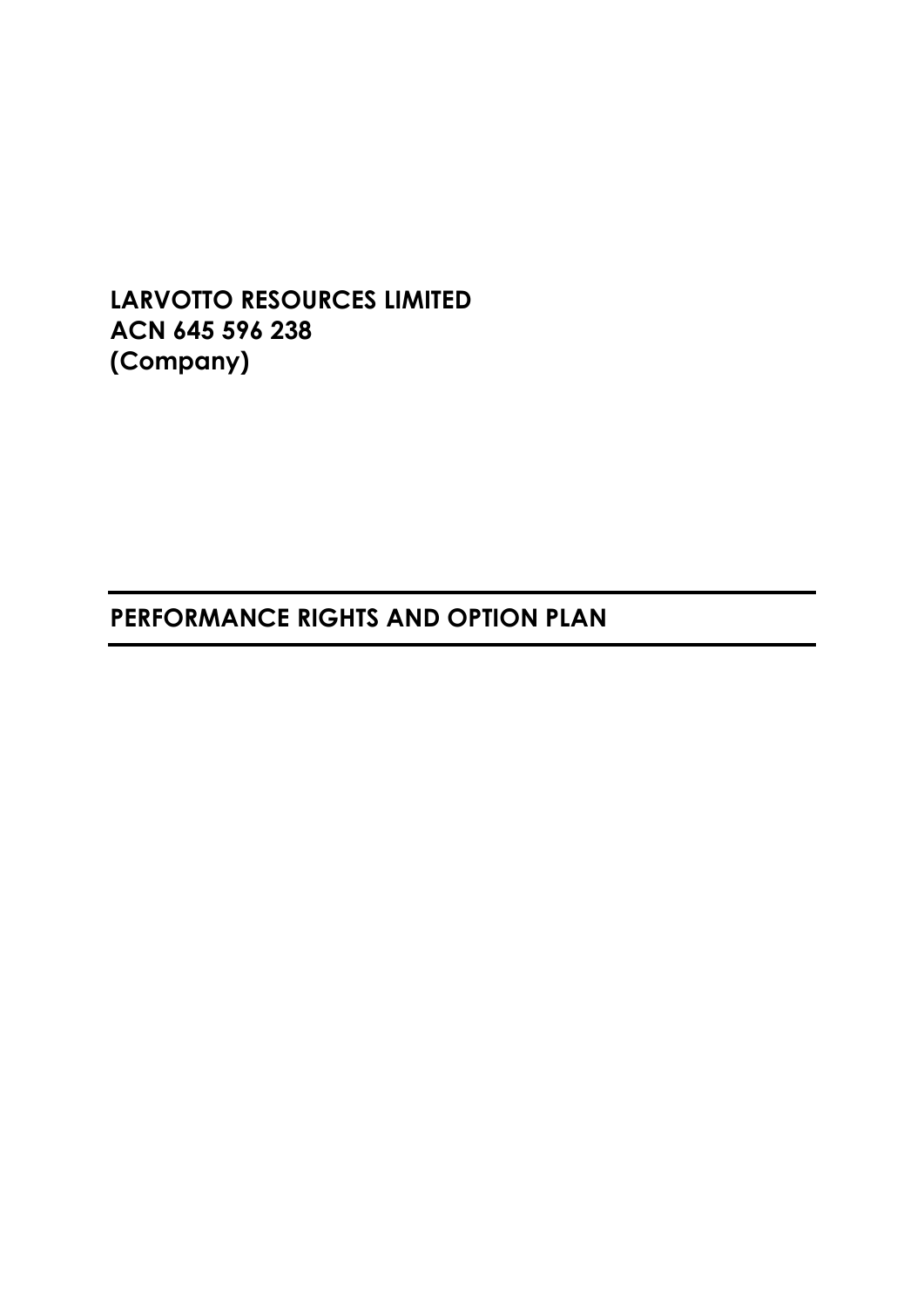# **TABLE OF CONTENTS**

| $\mathbf{1}$ . |                                                                                             |                                                              |  |  |  |
|----------------|---------------------------------------------------------------------------------------------|--------------------------------------------------------------|--|--|--|
|                | 1.1                                                                                         |                                                              |  |  |  |
|                | 1.2                                                                                         |                                                              |  |  |  |
| 2.             |                                                                                             |                                                              |  |  |  |
| 3.             |                                                                                             |                                                              |  |  |  |
| 4.             |                                                                                             |                                                              |  |  |  |
|                | 4.1<br>4.2<br>4.3<br>4.4<br>4.5<br>4.6<br>4.7<br>4.8<br>4.9<br>4.10<br>4.11<br>4.12<br>4.13 |                                                              |  |  |  |
| 5.             |                                                                                             |                                                              |  |  |  |
|                | 5.1<br>5.2<br>5.3<br>5.4                                                                    |                                                              |  |  |  |
| 6.             |                                                                                             |                                                              |  |  |  |
|                | 6.1<br>6.2<br>6.3                                                                           |                                                              |  |  |  |
| 7.             |                                                                                             |                                                              |  |  |  |
|                | 7.1<br>7.2<br>7.3<br>7.4<br>7.5                                                             |                                                              |  |  |  |
| 8.             |                                                                                             |                                                              |  |  |  |
|                | 8.1<br>8.2<br>8.3<br>8.4<br>8.5<br>8.6<br>8.7                                               | Blackout Period, Takeover Restrictions and Insider Trading12 |  |  |  |
| 9.             |                                                                                             |                                                              |  |  |  |
|                | 9.1<br>9.2<br>9.3                                                                           |                                                              |  |  |  |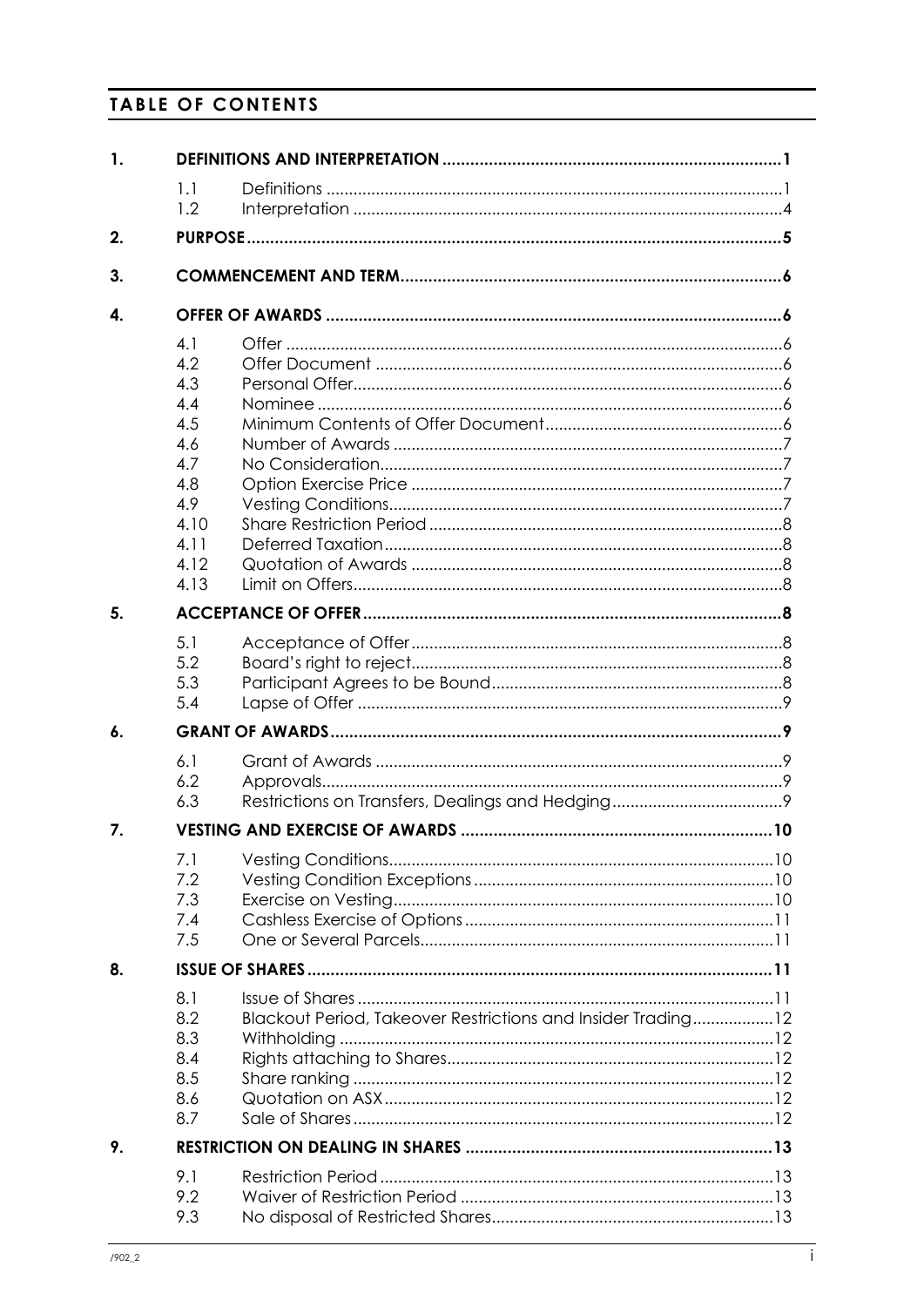|     | 9.4<br>9.5<br>9.6                                                                                                          |                                                                       |  |  |  |
|-----|----------------------------------------------------------------------------------------------------------------------------|-----------------------------------------------------------------------|--|--|--|
| 10. |                                                                                                                            |                                                                       |  |  |  |
|     | 10.1<br>10.2                                                                                                               |                                                                       |  |  |  |
| 11. |                                                                                                                            |                                                                       |  |  |  |
| 12. |                                                                                                                            |                                                                       |  |  |  |
|     | 12.1<br>12.2<br>12.3<br>12.4                                                                                               |                                                                       |  |  |  |
| 13. |                                                                                                                            |                                                                       |  |  |  |
| 14. |                                                                                                                            |                                                                       |  |  |  |
|     | 14.1<br>14.2<br>14.3                                                                                                       |                                                                       |  |  |  |
| 15. |                                                                                                                            |                                                                       |  |  |  |
| 16. |                                                                                                                            |                                                                       |  |  |  |
|     | 16.1<br>16.2<br>16.3<br>16.4<br>16.5<br>16.6<br>16.7<br>16.8<br>16.9<br>16.10<br>16.11<br>16.12<br>16.13<br>16.14<br>16.15 | SCHEDULE 1 - PERFORMANCE RIGHTS AND OPTIONS PLAN - OFFER DOCUMENT 22  |  |  |  |
|     |                                                                                                                            | SCHEDULE 2 - PERFORMANCE RIGHTS AND OPTIONS PLAN - ACCEPTANCE FORM 25 |  |  |  |
|     |                                                                                                                            |                                                                       |  |  |  |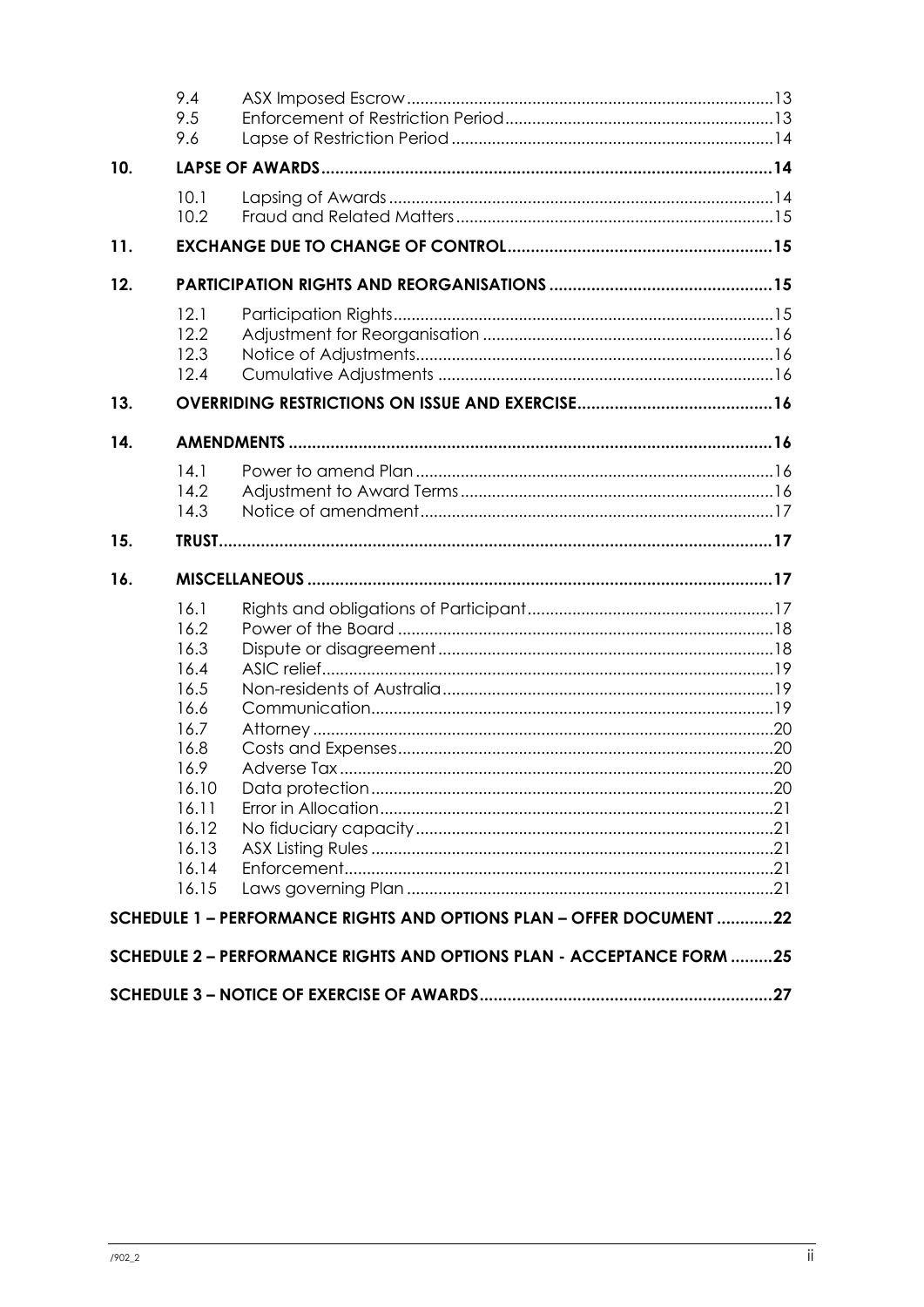#### **LARVOTTO RESOURCES LIMITED**

#### **PERFORMANCE RIGHTS AND OPTIONS PLAN**

#### <span id="page-3-0"></span>**1. DEFINITIONS AND INTERPRETATION**

#### <span id="page-3-1"></span>**1.1 Definitions**

For the purposes of the Plan, the following words have the following meanings.

**Acceptance Form** means the Acceptance Form by which an Eligible Participant or Nominee (as applicable) accepts an Offer for an Award, in substantially the same form as set out in Schedule 2, as the context requires, or as otherwise approved by the Company from time to time.

**ASIC** means the Australian Securities and Investments Commission.

#### **Associated Body Corporate** means:

- (a) a related body corporate (as defined in the Corporations Act) of the Company;
- (b) a body corporate which has an entitlement to not less than 20% of the voting Shares of the Company; and
- (c) a body corporate in which the Company has an entitlement to not less than 20% of the voting shares.

**ASX** means ASX Limited (ACN 008 624 691) or the Australian Securities Exchange, as the context requires.

**ASX Listing Rules** means the official Listing Rules of the ASX as they apply to the Company from time to time.

**Award** means Options or Performance Rights, as the context requires, granted under this Plan.

**Blackout Period** means a period when the Participant is prohibited from trading in the Company's securities by the Company's written policies.

**Board** means the board of Directors of the Company or committee appointed by the Board for the purposes of the Plan.

**Business Day** means a day on which banks are open for general banking business in Western Australia, excluding Saturdays, Sundays and public holidays in Western Australia.

#### **Change of Control means:**

- (a) a bona fide Takeover Bid is declared unconditional and the bidder has acquired a Relevant Interest in at least 50.1% of the Company's issued Shares;
- (b) a court approves, under Section 411(4)(b) of the Corporations Act, a proposed compromise or arrangement for the purposes of, or in connection with, a scheme for the reconstruction of the Company or its amalgamation with any other company or companies; or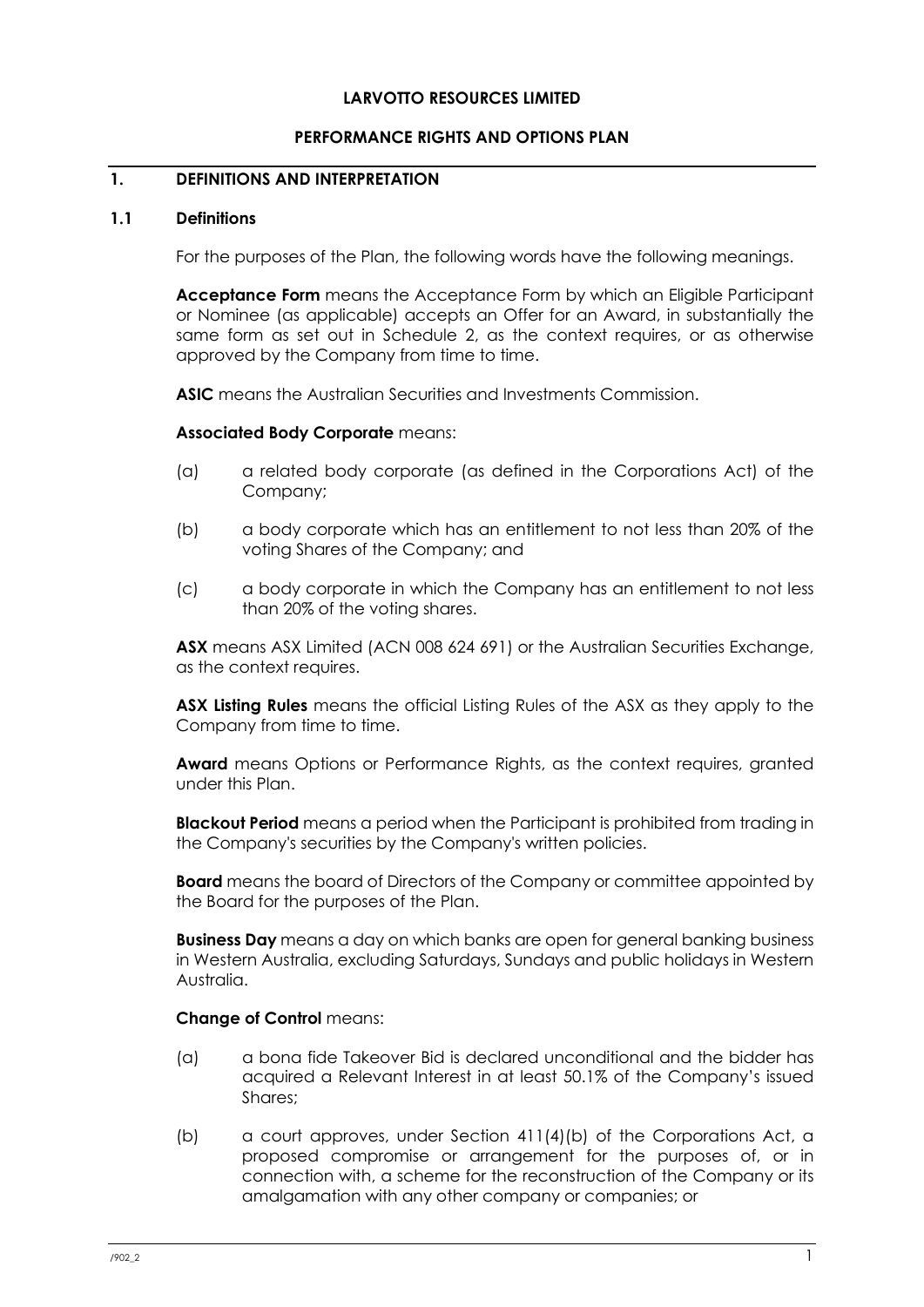(c) in any other case, a person obtains Voting Power in the Company that the Board (which for the avoidance of doubt will comprise those Directors immediately prior to the person acquiring that Voting Power) determines, acting in good faith and in accordance with their fiduciary duties, is sufficient to control the composition of the Board.

**Class Order** means ASIC Class Order 14/1000 (as amended or replaced).

**Closing Date** means the date on which an Offer is stated to close.

**Company** means Larvotto Resources Limited (ACN 645 596 238).

**Corporations Act** means the *Corporations Act 2001* (Cth*)*.

**Director** means any person occupying the position of a director of any Group Company (including an alternate director or managing director appointed in accordance with the relevant constitution).

#### **Eligible Participant** means:

- (a) a Director (whether executive or non-executive) of any Group Company;
- (b) a full or part time employee of any Group Company;
- (c) a casual employee or contractor of a Group Company to the extent permitted by the Class Order; or
- (d) a prospective participant, being a person to whom the Offer is made but who can only accept the Offer if an arrangement has been entered into that will result in the person becoming an Eligible Participant under Rules (a), (b) or (c) above,

who is declared by the Board to be eligible to receive grants of Awards under the Plan.

**Expiry Date** means, in respect of an Award, the date on which the Award lapses (if it has not already otherwise lapsed in accordance with the Plan).

**Grant Date** means, in relation to an Award, the date on which the Award is granted.

**Group** means the Company and each other Associated Body Corporate.

**Group Company** means the Company or any Associated Body Corporate.

**Holding Lock** has the meaning given to that term in the ASX Listing Rules.

**Marketable Parcel** has the meaning given to that term in the ASX Listing Rules.

**Nominee** means a nominee of an Eligible Participant that is one of the following:

- (a) an immediate family member of the Eligible Participant or (subject to Board approval) a trustee of an Eligible Participant's family trust whose beneficiaries are limited to the Eligible Participant and/or the Eligible Participant's immediate family members;
- (b) a company whose members comprise no persons other than the Eligible Participant or immediate family members of the participant; or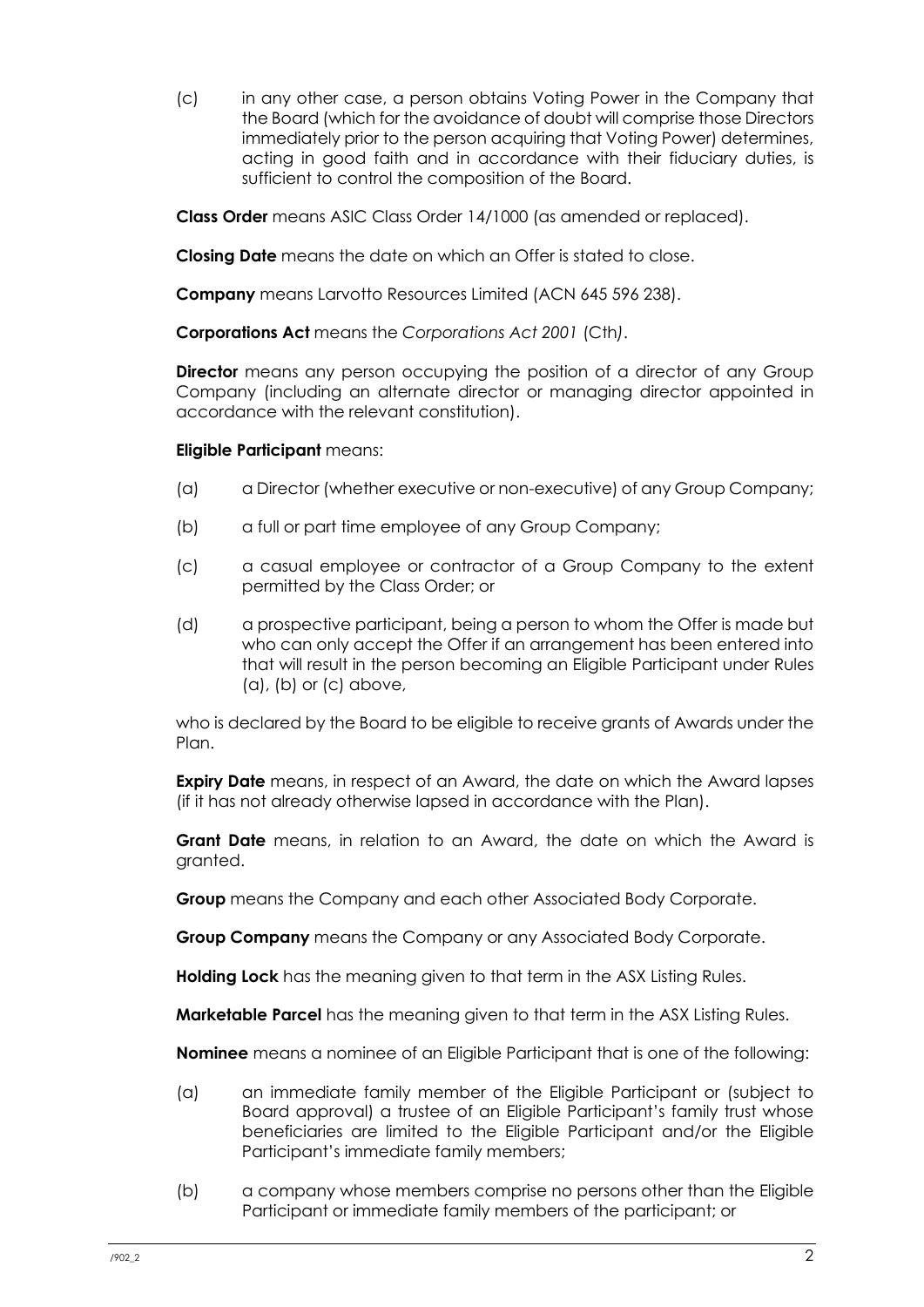(c) a corporate trustee of a self-managed superannuation fund (within the meaning of the *Superannuation Industry (Supervision) Act 1993*) where the Eligible Participant is a director of the trustee.

**Offer** means an offer made to an Eligible Participant to be granted one or more Awards under the Plan as set out in an Offer Document.

**Offer Document** means an offer document in substantially the same form as set out in Schedule 1 to the Rules or such other form as approved by the Board from time to time consistent with the Corporations Act and the Class Order.

**Option** means an option granted pursuant to these Rules to subscribe for a Share upon and subject to the terms of these Rules and the terms of any applicable  $O$ ffer

**Option Exercise Price** means the exercise price of an Option, as determined in accordance with Rule [4.8.](#page-9-2)

**Participant** means an Eligible Participant to whom an Award has been granted under the Plan or, if Rule [4.4](#page-8-5) applies, a Nominee of the Eligible Participant to whom an Award has been granted under the Plan.

**Performance Right** means a right to acquire a Share, subject to satisfaction of any Vesting Conditions, and the corresponding obligation of the Company to provide the Share, under a binding contract made by the Company and an Eligible Participant in the manner set out in this Plan and any applicable Offer.

**Plan** means the plan as set out in this document, subject to any amendments or additions made under Rule [14.](#page-18-4)

**Redundancy** means termination of the employment, office or engagement of a Relevant Person due to economic, technological, structural or other organisational change where:

- (a) no Group Company requires the duties and responsibilities carried out by the Relevant Person to be carried out by anyone; or
- (b) no Group Company requires the position held by the Relevant Person to be held by anyone.

**Relevant Interest** has the meaning given in the Corporations Act.

#### **Relevant Person** means:

- (a) in respect of an Eligible Participant, that person; and
- (b) in respect of a Nominee of an Eligible Participant, that Eligible Participant.

**Restricted Shares** means Shares issued on the exercise of an Award granted under the Plan that the Board has determined are subject to a Restriction Period.

**Restriction Period** means the period during which a Share issued on the exercise of an Award cannot be transferred or otherwise dealt with in accordance with Rule [9.1.](#page-15-1)

**Retirement** means where a Relevant Person intends to permanently cease all gainful employment in circumstances where the Relevant Person provides, in good faith, a written statutory declaration to the Board to that effect.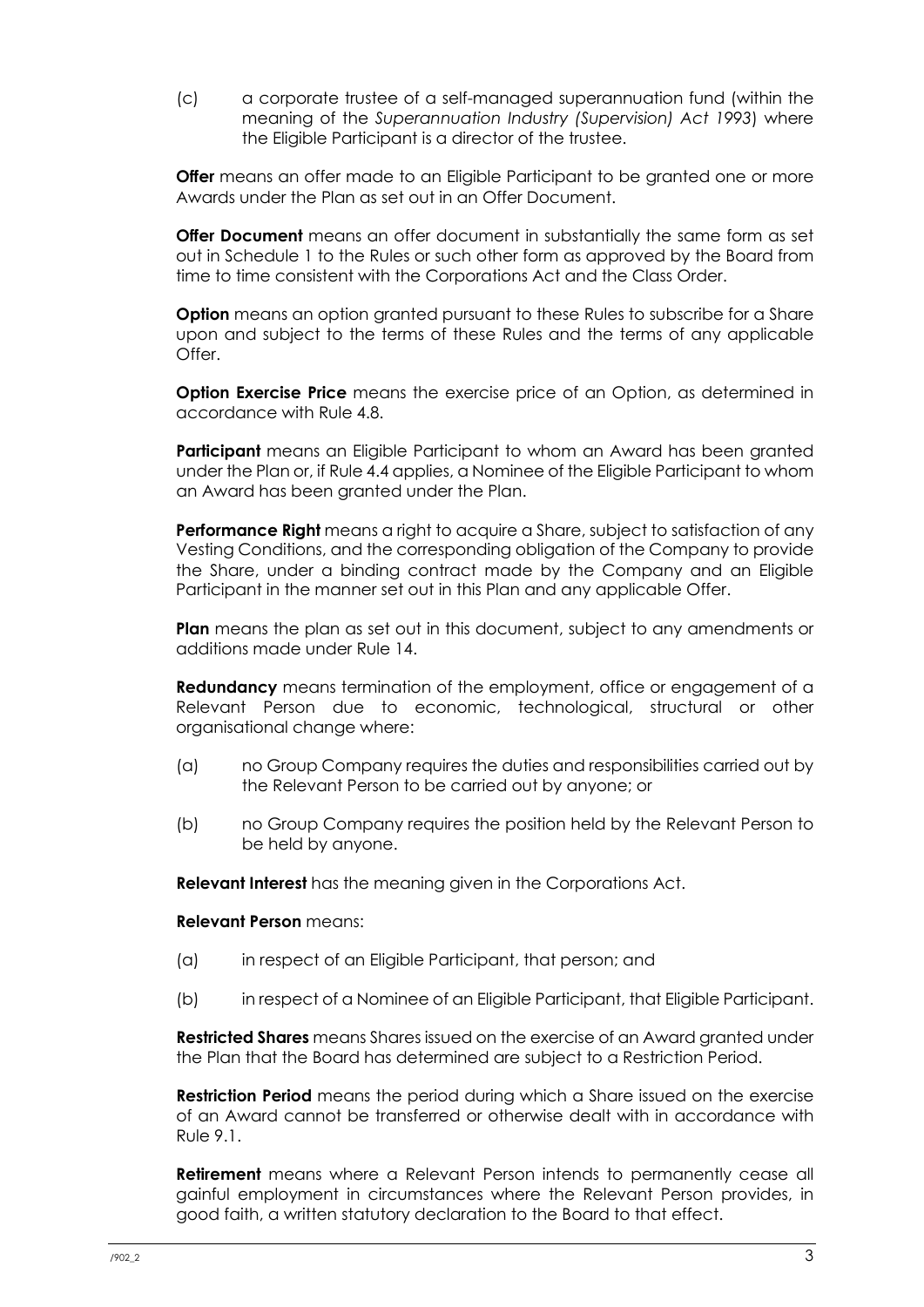**Rules** means the rules of the Plan set out in this document.

**Severe Financial Hardship** means that the Relevant Person is unable to provide themselves, their family or other dependents with basic necessities such as food, accommodation and clothing, including as a result of family tragedy, financial misfortune, serious illness, impacts of natural disaster and other serious or difficult circumstances.

**Share** means a fully paid ordinary share in the capital of the Company.

**Shareholder** means a holder of Shares.

#### **Special Circumstances** means:

- (a) a Relevant Person ceasing to be an Eligible Participant due to:
	- (i) death or Total or Permanent Disability of a Relevant Person; or
	- (ii) Retirement or Redundancy of a Relevant Person;
- (b) a Relevant Person suffering Severe Financial Hardship;
- (c) any other circumstance stated to constitute "Special Circumstances" in the terms of the relevant Offer made to and accepted by the Participant; or
- (d) any other circumstances determined by the Board at any time (whether before or after the Offer) and notified to the relevant Participant which circumstances may relate to the Participant, a class of Participant, including the Participant or particular circumstances or class of circumstances applying to the Participant.

**Takeover Bid** means a takeover bid (as defined in the Corporations Act) to acquire Shares.

**Total and Permanent Disability** means that the Relevant Person has, in the opinion of the Board, after considering such medical and other evidence as it sees fit, become incapacitated to such an extent as to render the Relevant Person unlikely ever to engage in any occupation with the Company or its Associated Bodies Corporate for which he or she is reasonably qualified by education, training or experience.

**Vesting Condition** means, in respect of an Award, any condition set out in the Offer which must be satisfied (unless waived in accordance with the Plan) before that Award can be exercised or any other restriction on exercise of that Award specified in the Offer or in the Plan.

**Voting Power** has the meaning given to that term in Section 9 of the Corporations Act.

#### <span id="page-6-0"></span>**1.2 Interpretation**

In this Plan unless the context otherwise requires:

(a) headings are for convenience only and do not affect the interpretation of this Plan;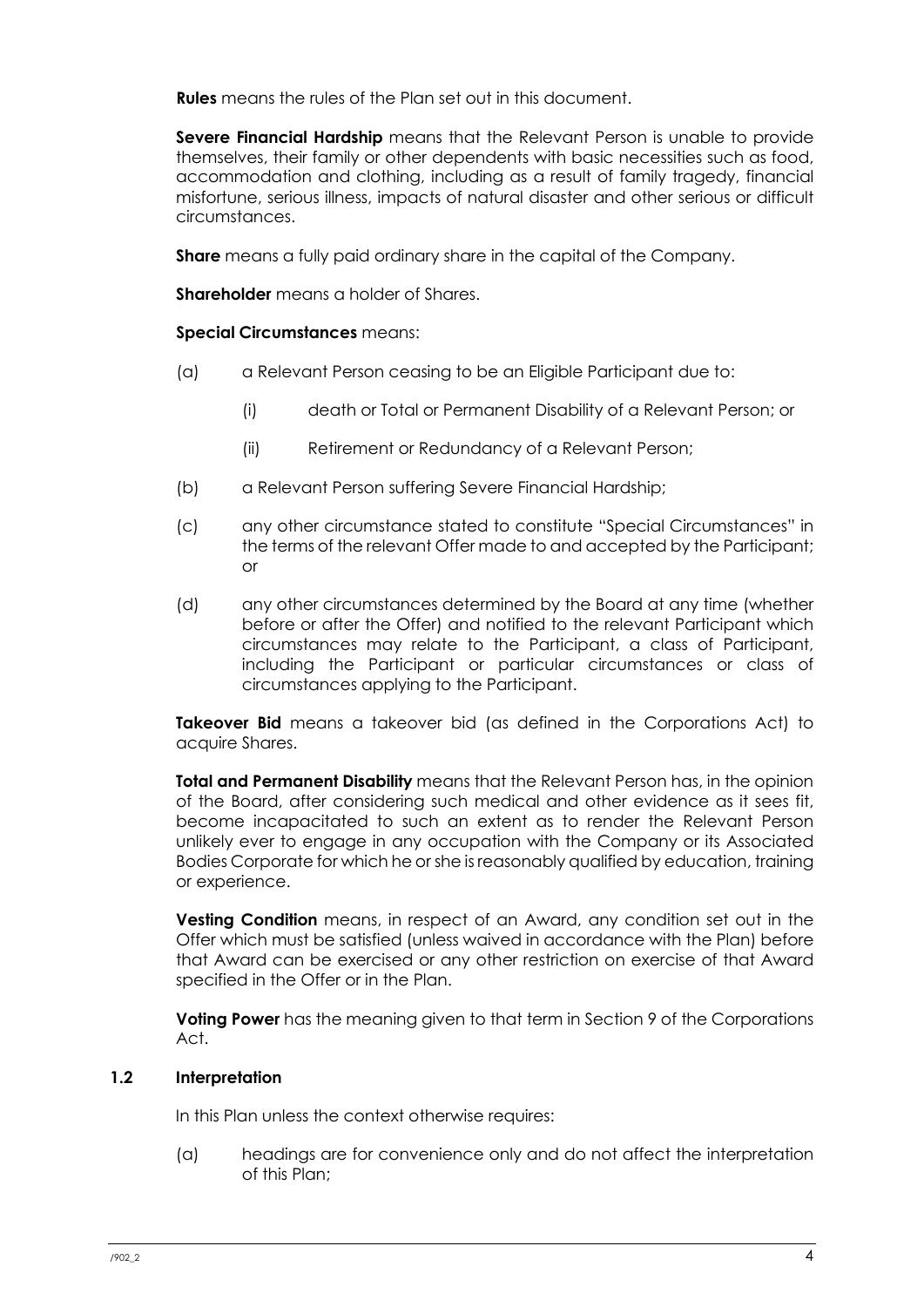- (b) any reference in the Plan to any enactment of the ASX Listing Rules includes a reference to that enactment or those ASX Listing Rules as from time to time amended, consolidated, re-enacted or replaced;
- (c) the singular includes the plural and vice versa;
- (d) any words denoting one gender include the other gender;
- (e) where any word or phrase is given a definite meaning in this Plan, any part of speech or other grammatical form of that word or phrase has a corresponding meaning;
- (f) a reference to:
	- (i) a person includes a natural person, partnership, joint venture, government agency, association, corporation or other body corporate;
	- (ii) a document includes all amendments or supplements to that document;
	- (iii) a Rule is a reference to a Rule of this Plan;
	- (iv) a law includes a constitutional provision, treaty, decree, convention, statute, regulation, ordinance, by-law, judgment, rule of common law or equity and is a reference to that law as amended, consolidated or replaced;
	- (v) an agreement other than this Plan includes an undertaking, or legally enforceable arrangement or understanding, whether or not in writing; and
	- (vi) a monetary amount is in Australian dollars; and
- (g) when the day on which something must be done is not a Business Day, that thing must be done on the following Business Day.

## <span id="page-7-0"></span>**2. PURPOSE**

The purpose of the Plan is to:

- (a) assist in the reward, retention and motivation of Eligible Participants;
- (b) link the reward of Eligible Participants to performance and the creation of Shareholder value;
- (c) align the interests of Eligible Participants more closely with the interests of Shareholders by providing an opportunity for Eligible Participants to receive Shares;
- (d) provide Eligible Participants with the opportunity to share in any future growth in value of the Company; and
- (e) provide greater incentive for Eligible Participants to focus on the Company's longer term goals.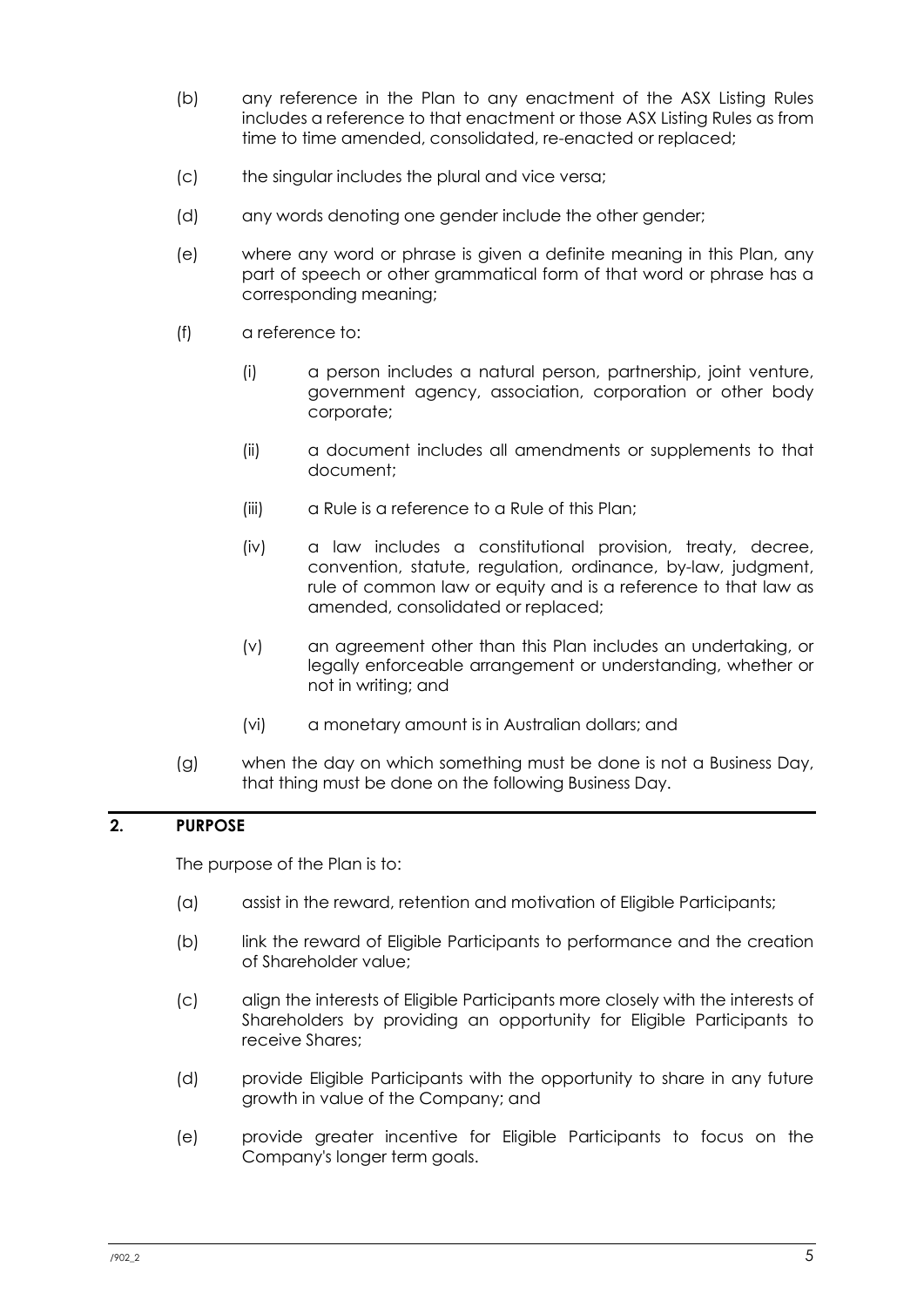#### <span id="page-8-0"></span>**3. COMMENCEMENT AND TERM**

- (a) This Plan will commence on the date determined by resolution of the Board and will continue until terminated by the Board.
- (b) The Board may terminate the Plan at any time by resolution. Termination shall not affect the rights or obligations of a Participant or the Company which have arisen under the Plan before the date of termination and the provisions of the Plan relating to a Participant's Awards shall survive termination of the Plan until fully satisfied and discharged.

#### <span id="page-8-1"></span>**4. OFFER OF AWARDS**

#### <span id="page-8-2"></span>**4.1 Offer**

- (a) The Board may, from time to time, in its absolute discretion, make a written offer to any Eligible Participant (including an Eligible Participant who has previously received an Offer) to apply for Awards, upon the terms set out in the Plan and upon such additional terms and conditions as the Board determines (**Offer**).
- (b) In exercising that discretion, the Board may have regard to the following (without limitation):
	- (i) the Eligible Participant's length of service with the Group;
	- (ii) the contribution made by the Eligible Participant to the Group;
	- (iii) the potential contribution of the Eligible Participant to the Group; or
	- (iv) any other matter the Board considers relevant.
- (c) For the avoidance of doubt, nothing in this document obliges the Company at any time to make an Offer, or further Offer, to any Eligible Participant.

## <span id="page-8-3"></span>**4.2 Offer Document**

An Offer must be made using an Offer Document.

#### <span id="page-8-4"></span>**4.3 Personal Offer**

Subject to Rule 4.4, an Offer is personal and is not assignable.

#### <span id="page-8-5"></span>**4.4 Nominee**

- (a) Upon receipt of an Offer, an Eligible Participant may, by notice in writing to the Board, nominate a Nominee in whose favour the Eligible Participant wishes to renounce the Offer.
- (b) The Board may, in its discretion, resolve not to allow a renunciation of an Offer in favour of a Nominee without giving any reason for that decision.

#### <span id="page-8-6"></span>**4.5 Minimum Contents of Offer Document**

An Offer Document must advise the Eligible Participant of the following minimum information regarding the Awards: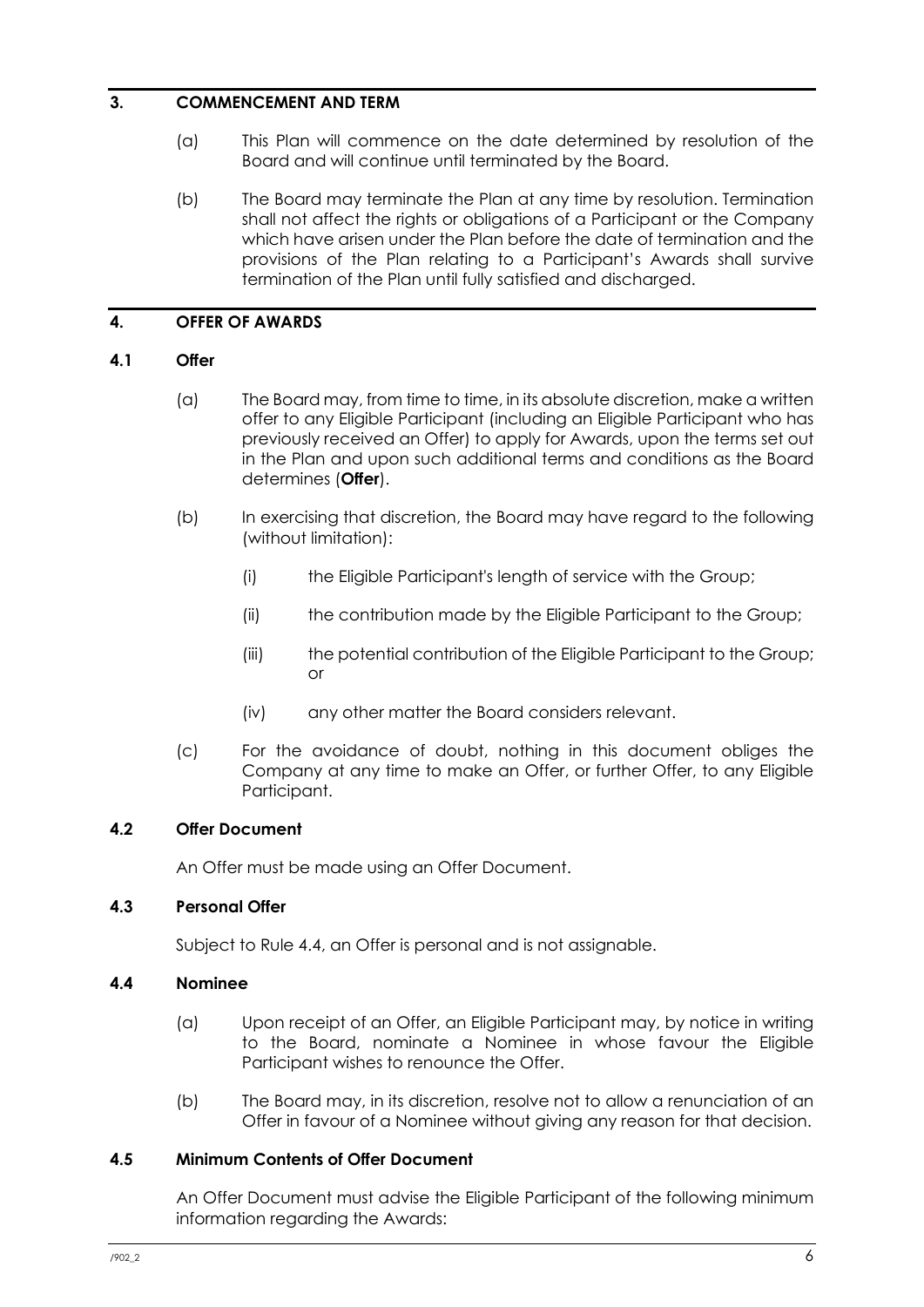- (a) the type of Award that the Eligible participant may apply for, being Options, Performance Rights or both;
- (b) the maximum number of each type of Award that the Eligible Participant may apply for, or the formula for determining the number of each type of Award that may be applied for;
- (c) the maximum number of Shares that the Participant is entitled to be issued on the exercise of each Award or the formula for determining the maximum number of Shares;
- (d) any applicable Vesting Conditions;
- (e) any Restriction Period the Board has resolved to apply to Shares issued on exercise of the Awards;
- (f) when Awards will expire (**Expiry Date**);
- (g) the date by which an Offer must be accepted (**Closing Date**); and
- (h) any other information required by law or the ASX Listing Rules or considered by the Board to be relevant to the Awards or the Shares to be issued on the exercise of the Awards.

#### <span id="page-9-0"></span>**4.6 Number of Awards**

- (a) Subject to Rule [4.13,](#page-10-3) the number of Awards to be offered to an Eligible Participant from time to time will be determined by the Board in its discretion and in accordance with applicable law and the ASX Listing Rules.
- (b) Each Award will entitle the holder to subscribe for and be allotted one Share unless the Offer otherwise provides.

#### <span id="page-9-1"></span>**4.7 No Consideration**

- (a) Performance Rights granted under the Plan will be issued for nil cash consideration.
- (b) Unless the Options are quoted on the ASX, Options issued under the Plan will be issued for no more than nominal cash consideration.

#### <span id="page-9-2"></span>**4.8 Option Exercise Price**

- (a) Subject to Rule 4.8(b), in respect of any Offer, the Board may determine the Option Exercise Price (if any) for an Option offered under that Offer in its absolute discretion.
- (b) To the extent the ASX Listing Rules specify or require a minimum price, the Option Exercise Price in respect of an Option offered under an Offer must not be less than any minimum price specified in the ASX Listing Rules.

#### <span id="page-9-3"></span>**4.9 Vesting Conditions**

An Award may be made subject to Vesting Conditions as determined by the Board in its discretion and as specified in the Offer for the Awards.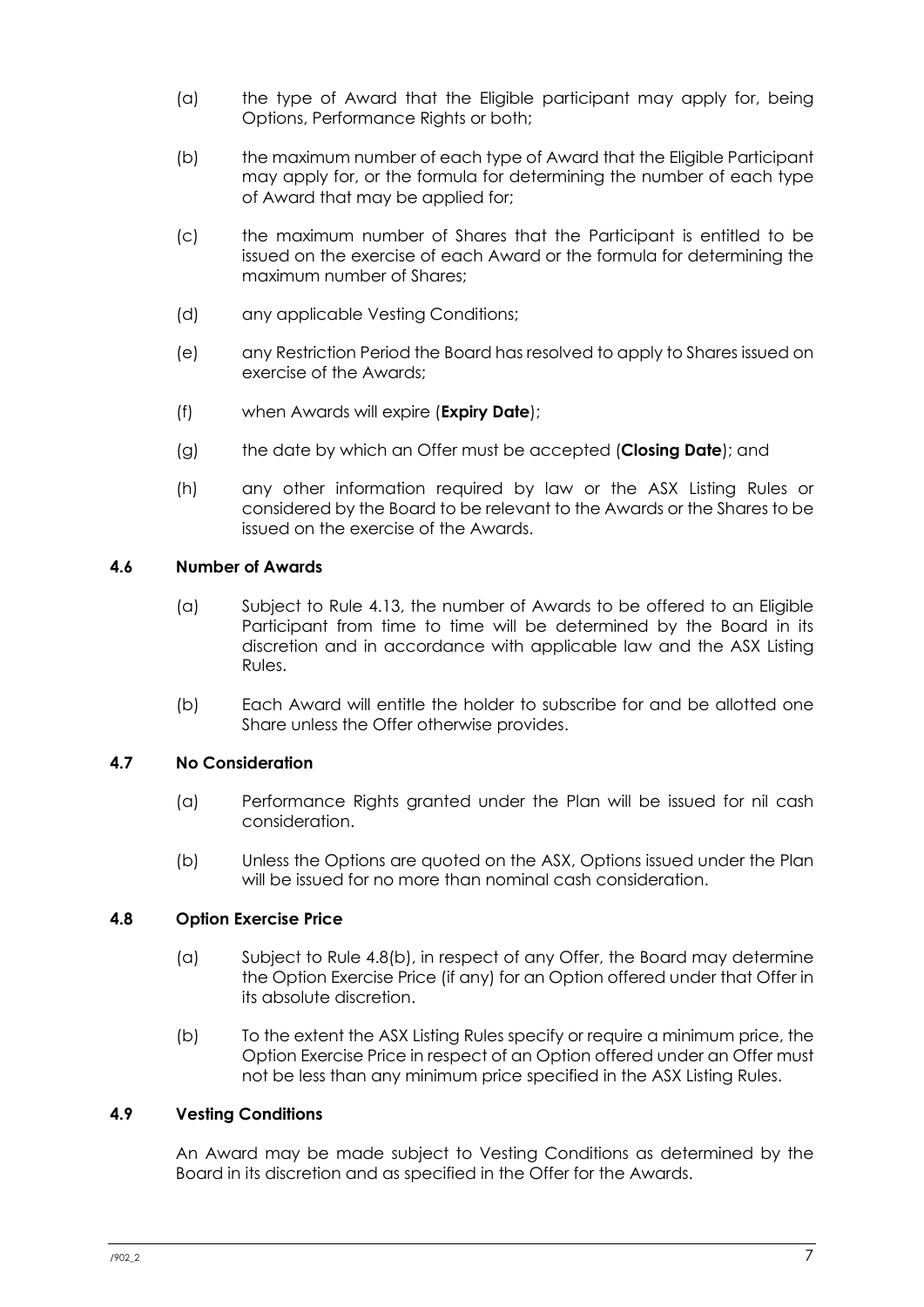#### <span id="page-10-0"></span>**4.10 Share Restriction Period**

A Share issued on exercise of an Award may be subject to a Restriction Period as determined by the Board in accordance with Rule [9](#page-15-0) of this Plan.

#### <span id="page-10-1"></span>**4.11 Deferred Taxation**

Subdivision 83A-C of the *Income Tax Assessment Act 1997* applies to the Plan except to the extent an Offer provides otherwise.

#### <span id="page-10-2"></span>**4.12 Quotation of Awards**

Awards will not be quoted on the ASX, except to the extent provided for by this Plan or unless the Offer provides otherwise.

#### <span id="page-10-3"></span>**4.13 Limit on Offers**

Where the Company has relied or intends relying on the Class Order to make an Offer, the Company must have reasonable grounds to believe, when making an Offer, that the number of Shares to be received on exercise of Awards offered under an Offer, when aggregated with the number of Shares issued or that may be issued as a result of offers made in reliance on the Class Order at any time during the previous 3 year period under an employee incentive scheme covered by the Class Order or an ASIC exempt arrangement of a similar kind to an employee incentive scheme, will not exceed 5% of the total number of Shares on issue at the date of the Offer.

#### <span id="page-10-4"></span>**5. ACCEPTANCE OF OFFER**

#### <span id="page-10-5"></span>**5.1 Acceptance of Offer**

An Eligible Participant (or permitted Nominee) may accept an Offer in whole or in part, by signing and returning an Acceptance Form to the Company no later than the Closing Date.

## <span id="page-10-6"></span>**5.2 Board's right to reject**

- (a) The Board may accept or reject any Acceptance Form in its absolute discretion.
- (b) Before accepting or rejecting the Acceptance Form, the Board may require the applicant to provide any information that the Board requests concerning the person's entitlement to lodge an Acceptance Form under this Plan.
- (c) The Board must promptly notify an applicant if an Acceptance Form has been rejected, in whole or in part.

#### <span id="page-10-7"></span>**5.3 Participant Agrees to be Bound**

- (a) An Eligible Participant, by submitting an Acceptance Form, agrees to be bound by the terms and conditions of the Offer, the Acceptance Form, the Plan and the Constitution of the Company, as amended from time to time.
- (b) If the Board resolves to allow a renunciation of an Offer in favour of a Nominee, the Eligible Participant will procure that the permitted Nominee accepts the Offer made to that Eligible Participant and that both the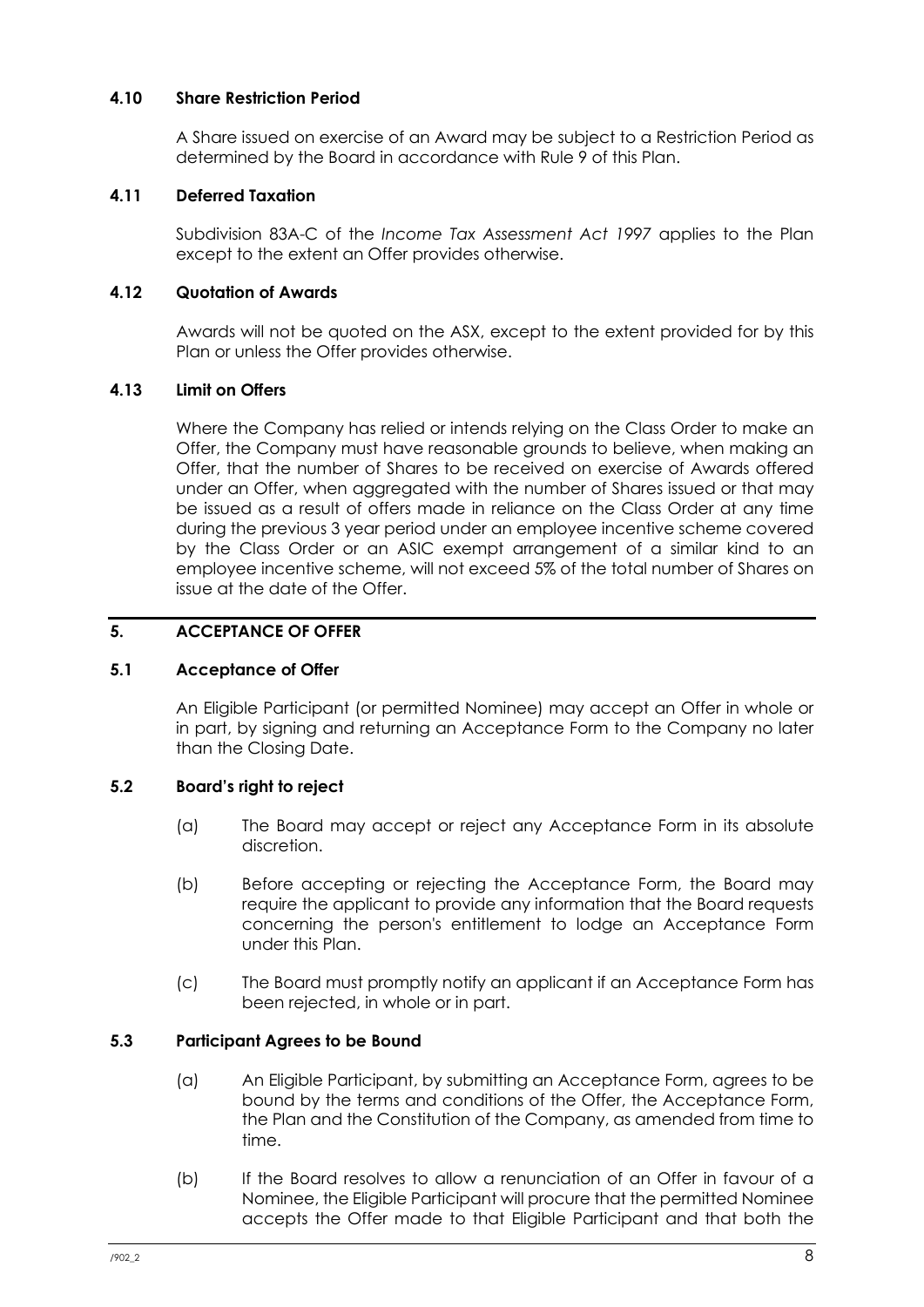Eligible Participant and the Nominee agree be bound by the terms and conditions of the Offer, the Acceptance Form, the Plan and the Constitution of the Company, as amended from time to time.

#### <span id="page-11-0"></span>**5.4 Lapse of Offer**

To the extent an Offer is not accepted in accordance with Rule 5.1, the Offer will lapse on the date following the Closing Date, unless the Board determines otherwise.

#### <span id="page-11-1"></span>**6. GRANT OF AWARDS**

#### <span id="page-11-2"></span>**6.1 Grant of Awards**

- (a) Subject to Rule 6.2, once the Board has received and accepted a duly signed and completed Acceptance Form for Awards, the Company must, provided the Eligible Participant to whom the Offer was made remains an Eligible Participant, promptly grant the Awards to the applicant, upon the terms set out in the Offer, the Acceptance Form and the Plan and upon such additional terms and conditions as the Board determines.
- (b) The Company will, within a reasonable period after the Grant Date of the Awards, issue the applicant with a certificate evidencing the grant of the Awards.

#### <span id="page-11-3"></span>**6.2 Approvals**

The Company's obligation to grant Awards is conditional on:

- (a) the grant of the Awards complying with all applicable legislation and the ASX Listing Rules; and
- (b) all necessary approvals required under any applicable legislation and the ASX Listing Rules being obtained prior to the grant of the Awards.

#### <span id="page-11-4"></span>**6.3 Restrictions on Transfers, Dealings and Hedging**

- (a) Subject to the ASX Listing Rules, an Award granted under the Plan is only transferable, assignable or able to be otherwise disposed or encumbered:
	- (i) in Special Circumstances or a Change of Control, in either case with the consent of the Board (which may be withheld in its absolute discretion); or
	- (ii) by force of law upon death to the Participant's legal personal representative or upon bankruptcy to the Participant's trustee in bankruptcy.
- (b) A Participant must not enter into any arrangement for the purpose of hedging, or otherwise affecting their economic exposure, to their Awards.
- (c) Where the Participant purports to transfer, assign, mortgage, charge or otherwise dispose or encumber an Award, other than in accordance with Rule 6.3(a), or hedge an Award, contrary to Rule 6.3(b), the Award immediately lapses.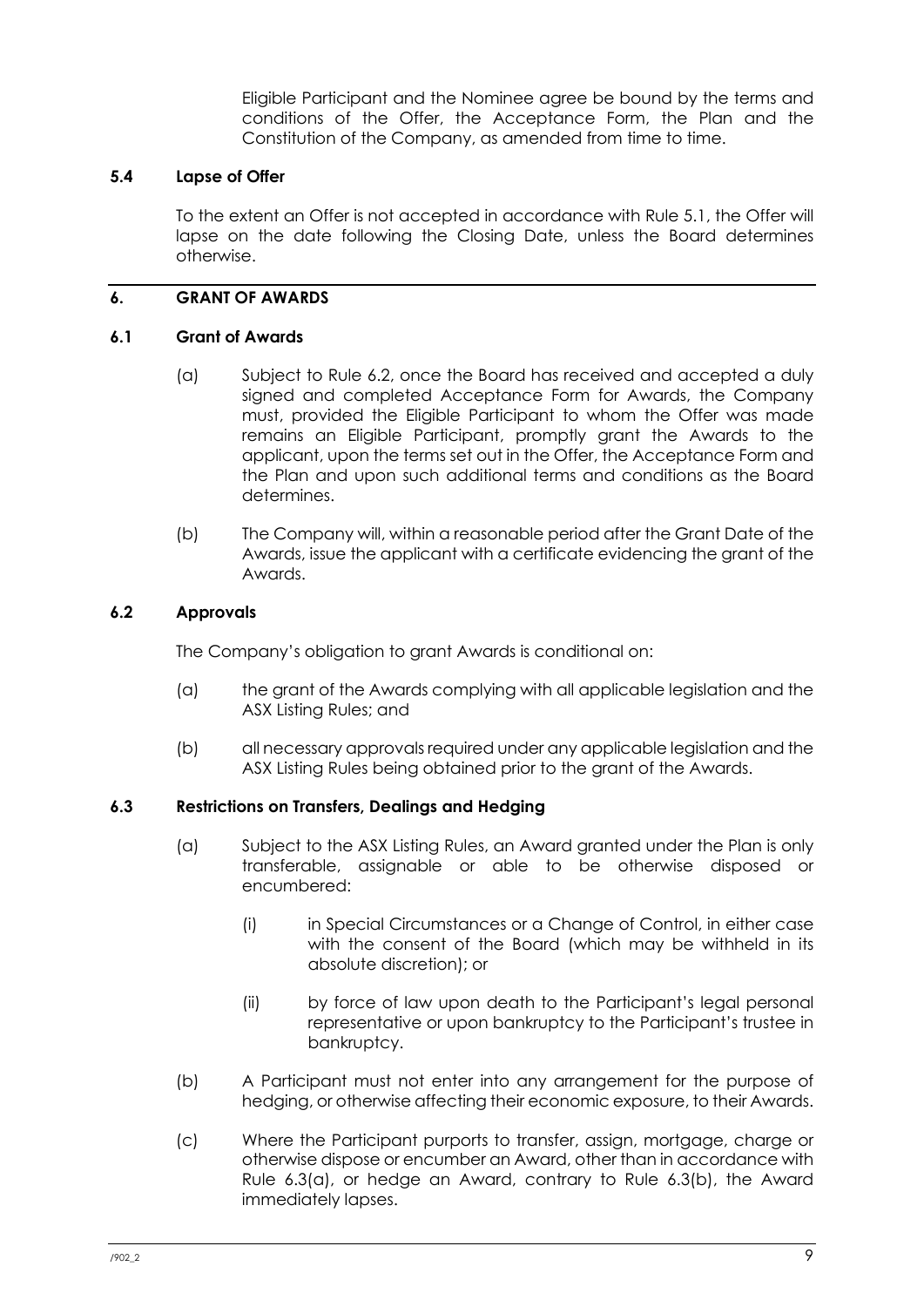## <span id="page-12-0"></span>**7. VESTING AND EXERCISE OF AWARDS**

#### <span id="page-12-1"></span>**7.1 Vesting Conditions**

- (a) Subject to Rules 7.2 and 7.3, an Award granted under the Plan will not vest and be exercisable unless the Vesting Conditions (if any) attaching to that Award have been satisfied and the Board has notified the Participant of that fact.
- (b) The Board must notify a Participant in writing within 10 Business Days of becoming aware that any Vesting Condition attaching to an Award has been satisfied.

## <span id="page-12-2"></span>**7.2 Vesting Condition Exceptions**

Notwithstanding Rule 7.1, the Board may in its absolute discretion, except in respect of clause 7.2(b), where Vesting Conditions are deemed to be automatically waived, by written notice to a Participant, resolve to waive any of the Vesting Conditions applying to Awards due to:

- (a) Special Circumstances arising in relation to a Relevant Person in respect of those Awards;
- (b) a Change of Control occurring; or
- (c) the Company passing a resolution for voluntary winding up, or an order is made for the compulsory winding up of the Company,

in which case Rule 7.3 applies.

## <span id="page-12-3"></span>**7.3 Exercise on Vesting**

A Participant (or their personal legal representative where applicable) may, subject to the terms of any Offer, exercise any vested Award at any time after the Board notifies that the Award has vested and before it lapses by providing the Company with:

- (a) the certificate for the Award or, if the certificate for the Award has been lost, mutilated or destroyed, a declaration to that effect, accompanied by an indemnity in favour of the Company against any loss, costs or expenses which might be incurred by the Company as a consequence of its relying on the declaration that the certificate has been lost, mutilated or destroyed; and
- (b) a notice in the form of Schedule 3, as the context requires, addressed to the Company and signed by the Participant stating that the Participant exercises the Awards and specifying the number of Awards which are exercised; and
- (c) where the Award to be exercised is Options, payment to the Company in cleared funds of an amount equal to the Option Exercise Price multiplied by the number of Options which are being exercised, unless there is no exercise price payable in respect of the Options to be exercised.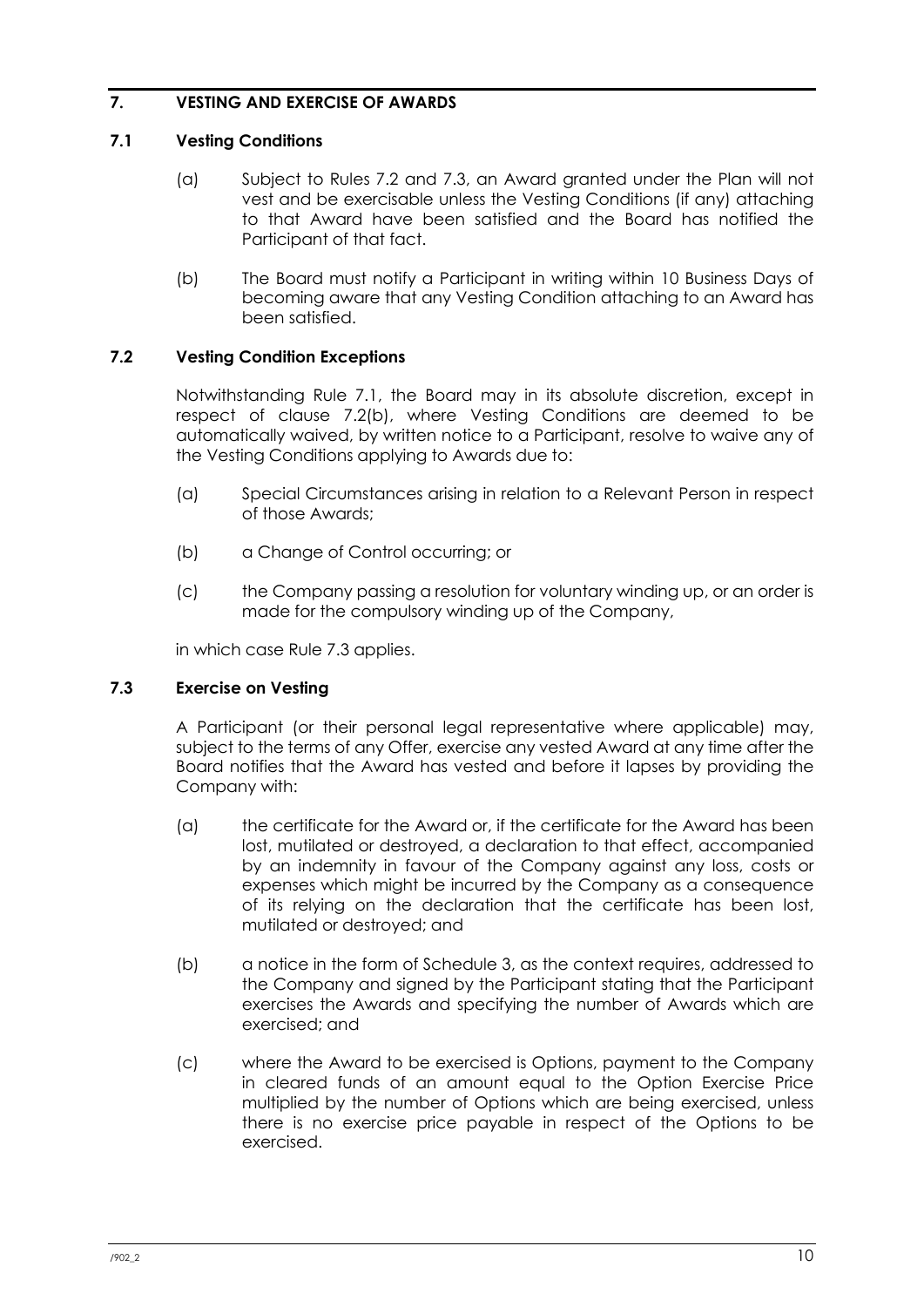## <span id="page-13-0"></span>**7.4 Cashless Exercise of Options**

Where the Award being exercised is a grant of Options, in lieu of paying the aggregate Option Exercise Price to purchase Shares under Rule 7.3(c), the Board may, in its sole and absolute discretion, permit a Participant to elect to receive, without payment of cash or other consideration, upon surrender of the applicable portion of exercisable Options to the Company, a number of Shares determined in accordance with the following formula (a **Cashless Exercise**):

 $A = [B \times (C - D)] / C$ 

where:

A = the number of Shares (rounded down to the nearest whole number) to be issued to the Participant pursuant to this Rule 7.4;

B = the number of Shares otherwise issuable upon the exercise of the Option or portion of the Options being exercised;

C = the Market Value of one Share determined as of the date of delivery to the Company Secretary of the items referred to in Rules 7.3(a) and 7.3(b); and

D = the Option Exercise Price.

For example, if a Participant holds 50 Options (which have vested and are therefore capable of exercise), each with an Option Exercise Price of \$1.00 and they elect to exercise all of their Options by paying the Option Exercise Price, they would pay \$50 and receive 50 Shares. However, if the Participate elects their rights under the Cashless Exercise, and the Market Value of one Share prior to exercise is \$1.50, the Participant will pay no cash and receive 16 Shares (being 50(\$1.50 -  $$1.00$ )/ $$1.50 = 16.67$ , rounded down to 16 Shares.

For greater certainty, upon the Cashless Exercise of an Option (or portion thereof), the total number of Shares that may be issued pursuant to the exercise of Options under the Plan, as set forth in Rule 4.13, shall be reduced by the total number of Shares with respect to which the Option (or portion thereof) was surrendered.

## <span id="page-13-1"></span>**7.5 One or Several Parcels**

Awards may be exercised in one or more parcels of any size, provided that the number of Shares issued upon exercise of the number of Awards in any parcel is not less than a Marketable Parcel.

## <span id="page-13-2"></span>**8. ISSUE OF SHARES**

## <span id="page-13-3"></span>**8.1 Issue of Shares**

If the items specified in Rule 7.3 are delivered in accordance with that Rule, the Company will, subject to the Corporations Act, the ASX Listing Rules, this Plan and any applicable Offer:

- (a) within 10 Business Days of satisfaction of Rule 7.3, issue to the Participant the Shares credited as being fully paid in respect of which the Awards are exercised, together with any additional Shares an entitlement to which has arisen under Rule 12 in consequence of the exercise of the Awards;
- (b) despatch a share certificate or enter the Shares in the Participant's uncertificated holding, as the case may be, upon the terms set out in the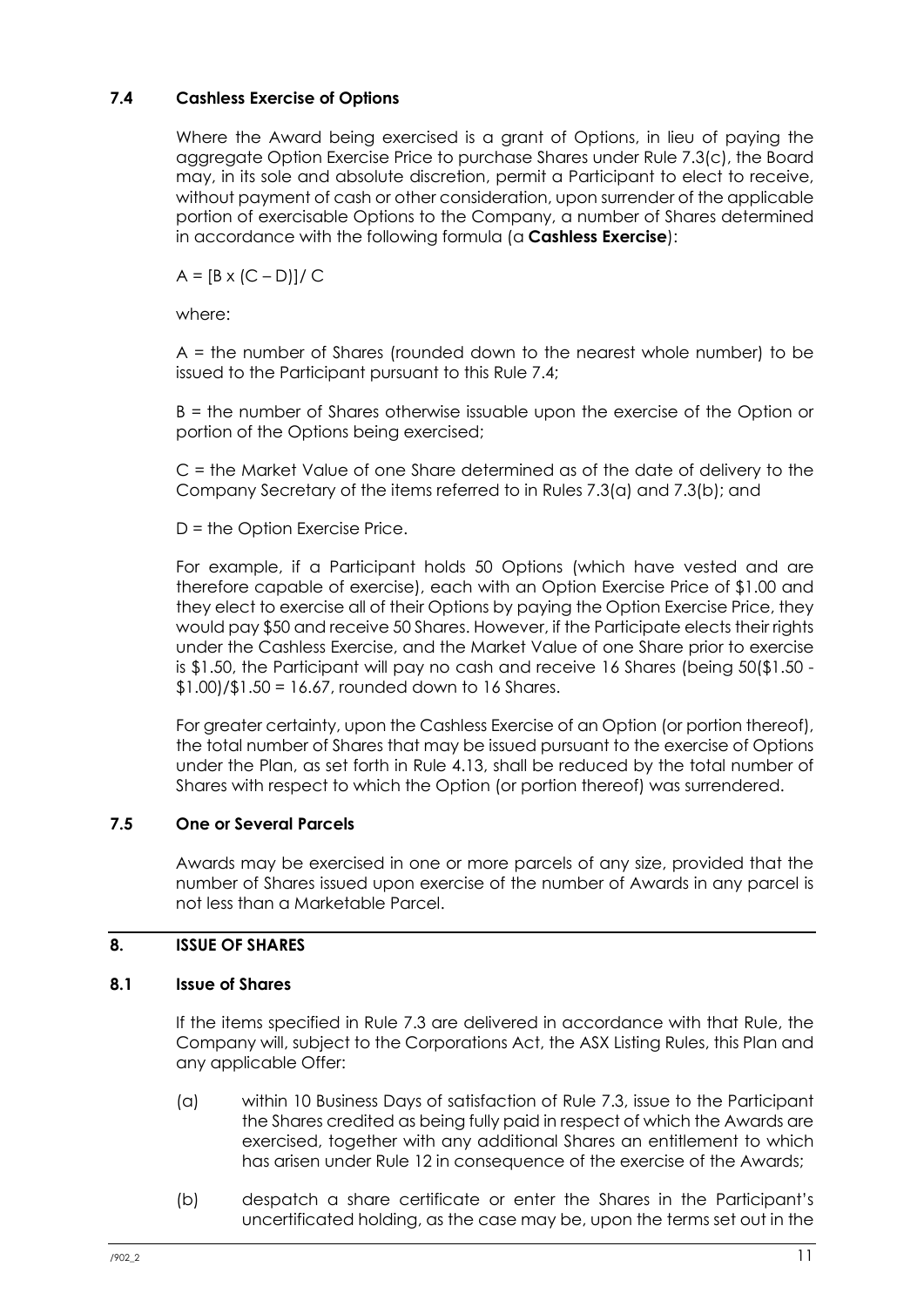Offer, the Acceptance Form and the Plan and upon such additional terms and conditions as the Board determines; and

(c) cancel the certificate delivered pursuant to Rule 7.3 and, if any Awards which have not lapsed remain unexercised, deliver to the Participant a replacement certificate reflecting the number of those Awards which remain unexercised.

#### <span id="page-14-0"></span>**8.2 Blackout Period, Takeover Restrictions and Insider Trading**

If the issue of Shares on exercise of an Award would otherwise fall within a Blackout Period, or breach the insider trading or takeover provisions of the Corporations Act, the Company may delay the issue of the Shares until 10 Business Daysfollowing the expiration, as applicable, of the Blackout Period or the day on which the insider trading or takeover provisions no longer prevent the issue of the Shares.

#### <span id="page-14-1"></span>**8.3 Withholding**

If a Participant is liable for tax, duties or other amounts on the vesting or exercise of their Awards, and the Company is liable to make a payment to the appropriate authorities on account of that liability, unless the Participant and the Company agree otherwise, the Company must issue to the Participant, and arrange (as the Participant's attorney) for a nominee to sell at the prevailing market price such number of Shares which would otherwise be issued and allocated to the Participant so that the net proceeds of sale (after allowing for reasonable sale costs) equal the payment the Company is required to pay to the appropriate authorities. The Company is entitled to apply such net sale costs to pay to the appropriate authorities, with any excess sale proceeds to be remitted to the Participant.

#### <span id="page-14-2"></span>**8.4 Rights attaching to Shares**

A Participant will, from and including the issue date of Shares under this Plan, be the legal owner of the Shares issued in respect of them and will be entitled to dividends and to exercise voting rights attached to the Shares.

#### <span id="page-14-3"></span>**8.5 Share ranking**

All Shares issued under the Plan will rank equally in all respects with the Shares of the same class for the time being on issue except as regards any rights attaching to such Shares by reference to a record date prior to the date of their issue.

#### <span id="page-14-4"></span>**8.6 Quotation on ASX**

If Shares of the same class as those issued under the Plan are quoted on the ASX, the Company will, subject to the ASX Listing Rules, apply to the ASX for those Shares to be quoted on ASX within the later of 10 Business Days after:

- (a) the date the Shares are issued; and
- (b) the date any Restriction Period that applies to the Shares ends.

#### <span id="page-14-5"></span>**8.7 Sale of Shares**

(a) Subject to Rule [8.7\(d\)](#page-15-6) and Rule 9 (Restriction on Dealing in Shares), and the Company's Constitution, there will be no transfer restrictions on Shares issued under the Plan unless the sale, transfer or disposal by the Participant of the Shares issued to them on exercise of the Awards (or any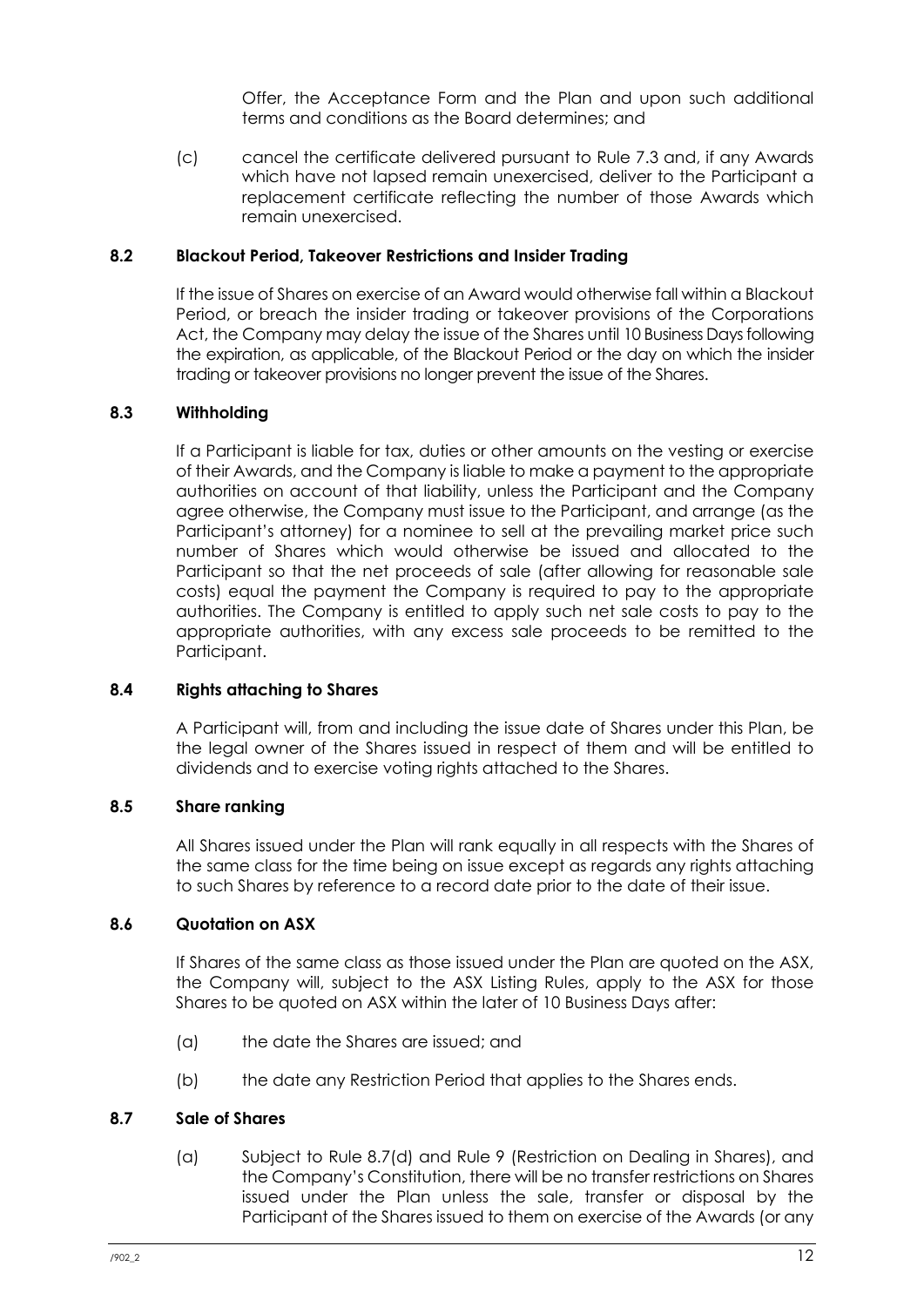interest in them) would require the preparation of a disclosure document (as that term is defined in the Corporations Act).

- (b) If a disclosure document is required, the Participant agrees to enter into such arrangements with the Company as the Board considers appropriate to prevent the sale, transfer or disposal of the relevant Shares in a manner that would require a disclosure document to be prepared.
- (c) The Company will issue, where required to enable Shares issued on exercise of Awards to be freely tradeable on the ASX (subject to any Restriction Period), a cleansing statement under Section 708A(5) of the Corporations Act at the time Shares are issued. Where a cleansing statement is required, but cannot be issued, the Company will lodge a prospectus in relation to the Shares with ASIC which complies with the requirements of the Corporations Act and allows the Shares to be freely tradeable on the ASX (subject to any Restriction Period).
- <span id="page-15-6"></span>(d) A Participant must not sell, transfer or dispose of any Shares issued to them on exercise of Awards (or any interest in them) in contravention of the Corporations Act, including the insider trading and on-sale provisions.

## <span id="page-15-0"></span>**9. RESTRICTION ON DEALING IN SHARES**

#### <span id="page-15-1"></span>**9.1 Restriction Period**

Subject to Rule 9.4, the Board may, in its discretion, determine at any time up until exercise of an Award, that a restriction period will apply to some or all of the Shares issued to a Participant on exercise of those Awards (**Restricted Shares**), up to a maximum of five (5) years from the Grant Date of the Awards (**Restriction Period**).

#### <span id="page-15-2"></span>**9.2 Waiver of Restriction Period**

Subject to Rule 9.4, the Board may, in its sole discretion, having regard to the circumstances at the time, waive a Restriction Period determined pursuant to Rule 9.1.

#### <span id="page-15-3"></span>**9.3 No disposal of Restricted Shares**

A Participant must not dispose of or otherwise deal with any Shares issued to them under the Plan while they are Restricted Shares.

## <span id="page-15-4"></span>**9.4 ASX Imposed Escrow**

Shares are deemed to be subject to a Restriction Period to the extent necessary to comply with any escrow restrictions imposed by the ASX Listing Rules.

## <span id="page-15-5"></span>**9.5 Enforcement of Restriction Period**

- (a) The Company may implement any procedure it considers appropriate to restrict a Participant from dealing with any Shares for as long as those Shares are subject to a Restriction Period.
- (b) The Participant agrees to:
	- (i) execute an ASX restriction agreement in relation to the Shares reflecting any Restriction Period applying to the Restricted Shares under the Plan;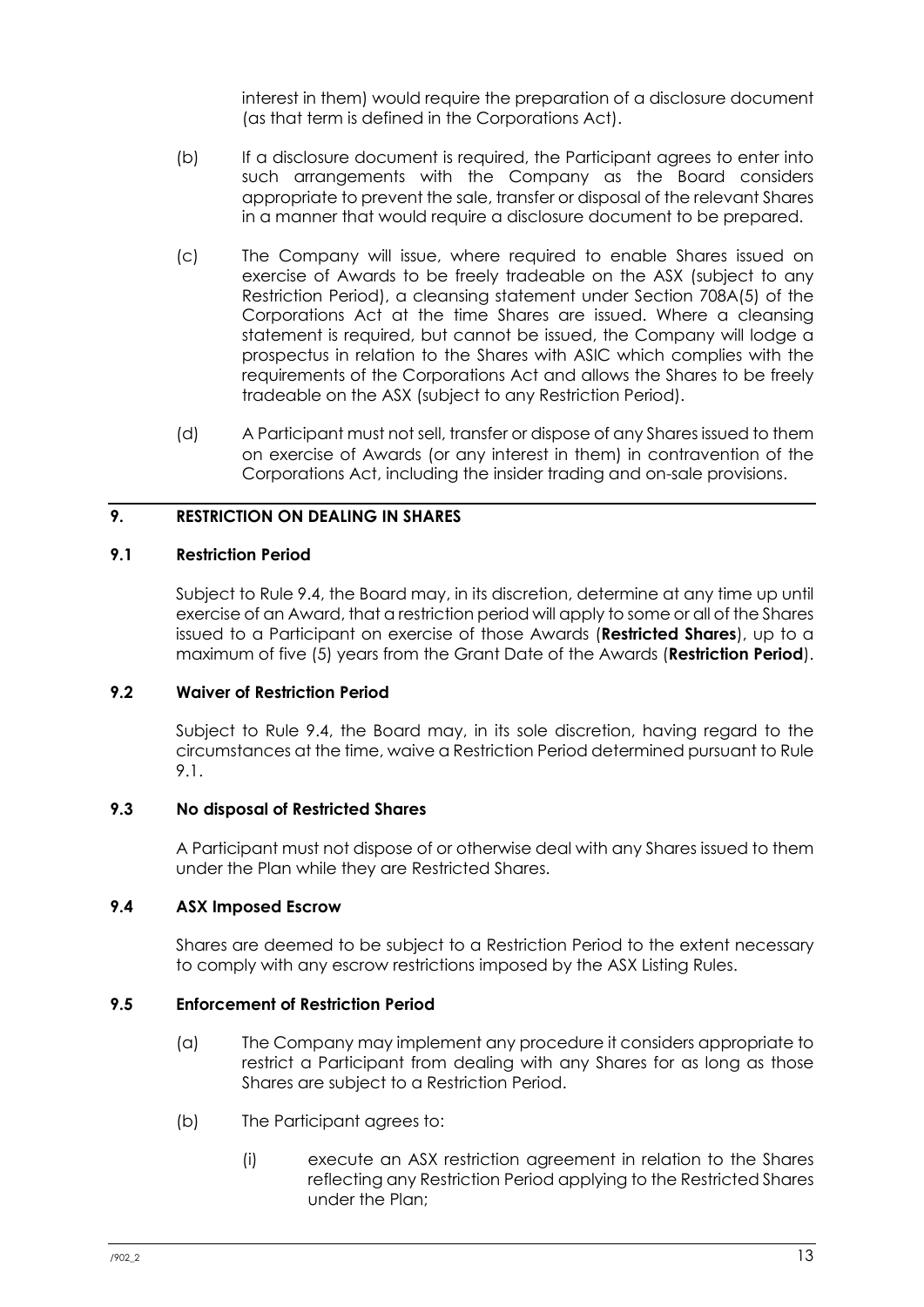- (ii) the Company lodging the share certificates for Shares (where issuer sponsored) with a bank or recognised trustee to hold until the expiry of any Restriction Period applying to the Shares or until the Shares are otherwise released from restrictions (at which time the Company shall arrange for the share certificates to be provided to the Participant); and
- (iii) the application of a Holding Lock over Shares until any Restriction Period applying to the Shares under the Plan has expired (at which time the Company shall arrange for the Holding Lock to be removed).

#### <span id="page-16-0"></span>**9.6 Lapse of Restriction Period**

When a Share ceases to be a Restricted Share, all restrictions on disposing of or otherwise dealing or purporting to deal with that Share, provided in or under these Rules, will cease.

#### <span id="page-16-1"></span>**10. LAPSE OF AWARDS**

#### <span id="page-16-2"></span>**10.1 Lapsing of Awards**

An Award will lapse upon the earlier to occur of:

- (a) an unauthorised dealing in, or hedging of, the Award occurring, as governed by Rule 6.3(c);
- (b) a Vesting Condition in relation to the Award is not satisfied by the due date, or becomes incapable of satisfaction, as determined by the Board in its absolute discretion, unless the Board exercises its discretion to waive the Vesting Condition and vest the Award under Rule 7.2 (Vesting Condition Exceptions) or Rule 10.1(c)(ii) applies;
- (c) in respect of an unvested Award only, a Relevant Person ceases to be an Eligible Participant, unless the Board:
	- (i) exercises its discretion to vest the Award under Rule 7.2 (Vesting Condition Exceptions); or
	- (ii) in its absolute discretion, resolves to allow the unvested Award to remain unvested after the Relevant Person ceases to be an Eligible Participant;
- (d) in respect of a vested Award only, a Relevant Person ceases to be an Eligible Participant and, where required by the Board in its absolute discretion, the vested Performance Right is not exercised within a one (1) month period (or such other period as the Board determines) as notified by the Board to the Participant after the date the Relevant Person ceases to be an Eligible Participant;
- (e) the Board deems that an Award lapses due to fraud, dishonesty or other improper behaviour of the holder/Eligible Participant under Rule 10.2 (Fraud and Related Matters);
- (f) the Company undergoes a Change of Control or a winding up resolution or order is made, and the Award does not vest in accordance with Rule 7.2 (Vesting Condition Exceptions); and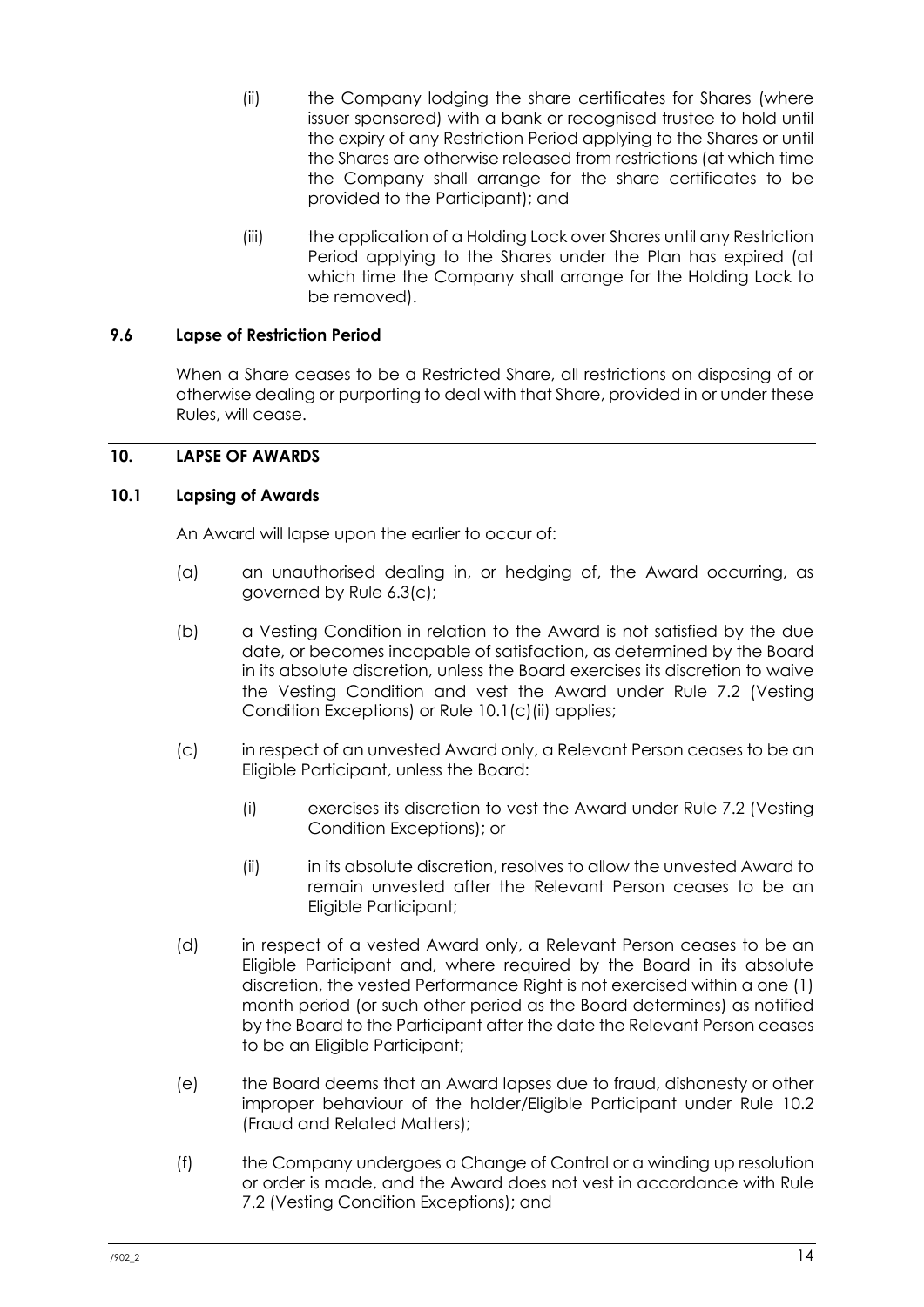(g) the Expiry Date of the Award.

#### <span id="page-17-0"></span>**10.2 Fraud and Related Matters**

Notwithstanding any other provision of this document, where a Relevant Person:

- (a) in the opinion of the Board, acts fraudulently or dishonestly, is grossly negligent, demonstrates serious and wilful misconduct, or causes a material adverse effect on the reputation of the Company;
- (b) has his or her employment or office terminated due to serious or wilful misconduct or otherwise for cause without notice; or
- (c) deals with or disposes of Awards or Restricted Shares contrary to the provisions of this Plan or any applicable Offer; or
- (d) becomes ineligible to hold his or her office due to Part 2D.6 of the Corporations Act,

the Board may, by written notice to the Participant, deem any unvested, or vested but unexercised, Awards of the Participant to have lapsed or require the Participant to do all such things necessary to cancel any Shares issued on exercise of the Participant's Awards.

# <span id="page-17-1"></span>**11. EXCHANGE DUE TO CHANGE OF CONTROL**

If a company (**Acquiring Company**) obtains control of the Company as a result of a Change of Control and the Company, the Acquiring Company and the Participant agree, a Participant may, in respect of any vested Awards that are exercised, be provided with shares of the Acquiring Company, or its parent, in lieu of Shares, on substantially the same terms and subject to substantially the same conditions as the Shares, but with appropriate adjustments to the number and kind of shares subject to the Awards.

#### <span id="page-17-2"></span>**12. PARTICIPATION RIGHTS AND REORGANISATIONS**

#### <span id="page-17-3"></span>**12.1 Participation Rights**

- (a) There are no participation rights or entitlements inherent in the Awards and Participants will not be entitled to participate in new issues of capital offered to Shareholders during the currency of the Awards without exercising the Award.
- (b) An Award does not confer the right to a change in Exercise Price or in the number of underlying Shares over which the Award can be exercised.
- (c) An Award does not confer the right to a change in the number of underlying Shares over which the Award can be exercised.
- (d) A Participant who is not a Shareholder is not entitled to:
	- (i) notice of, or to vote or attend at, a meeting of the Shareholders of the Company; or
	- (ii) receive any dividends declared by the Company,

unless and until any Award is exercised and the Participant holds Shares that provide the right to notice and dividends.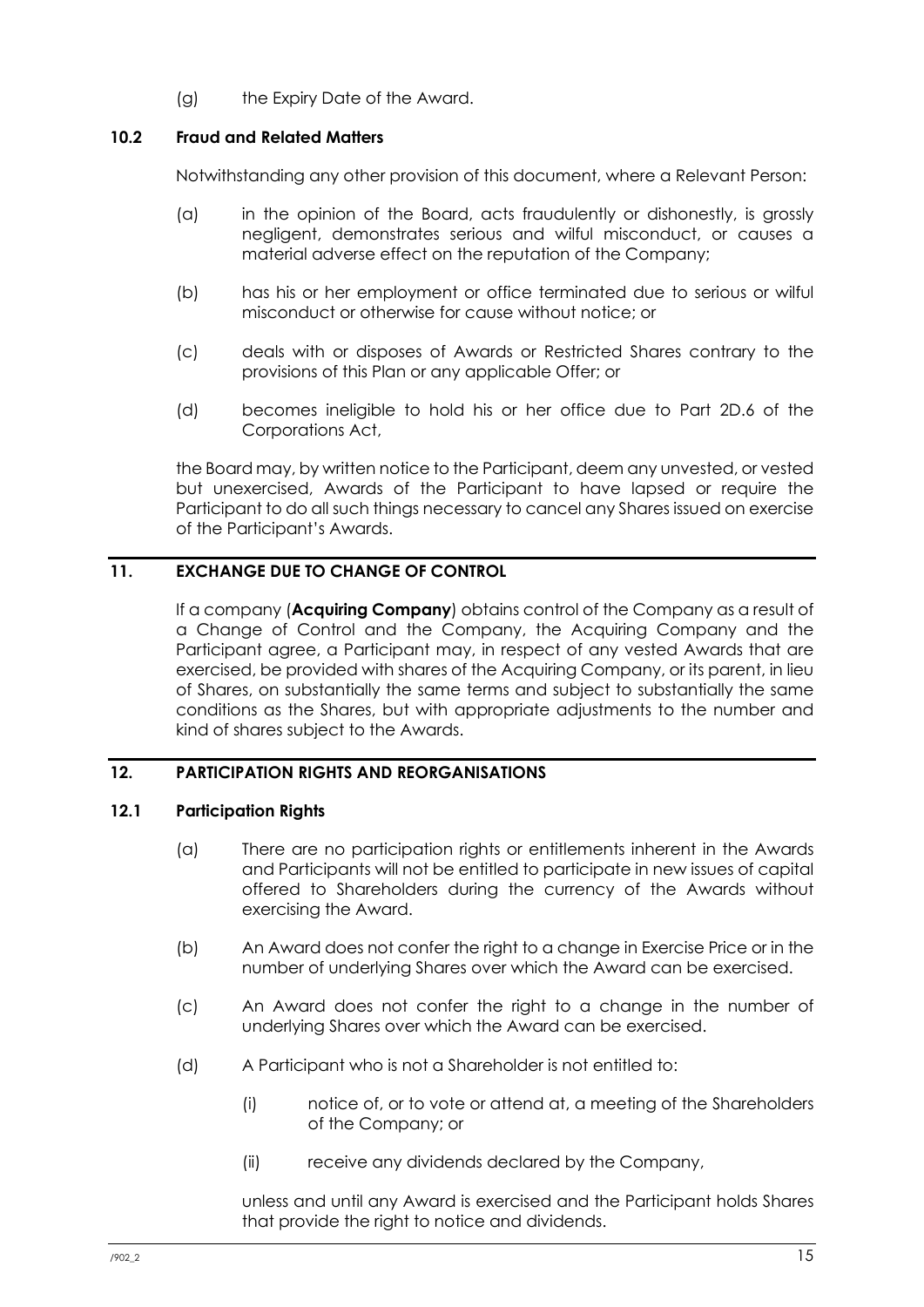#### <span id="page-18-0"></span>**12.2 Adjustment for Reorganisation**

If, at any time, the issued capital of the Company is reorganised (including consolidation, subdivision, reduction or return), all rights of a Participant are to be changed in a manner consistent with the Corporations Act and the ASX Listing Rules at the time of the reorganisation.

#### <span id="page-18-1"></span>**12.3 Notice of Adjustments**

Whenever the Option Exercise Price of an Option or the number of Shares to be issued on the exercise of an Award is adjusted pursuant to these Rules, the Company will give notice of the adjustment to the Participant and ASX together with calculations on which the adjustment is based.

#### <span id="page-18-2"></span>**12.4 Cumulative Adjustments**

Effect will be given to Rule 12.3 in such manner that the effect of the successive applications of them is cumulative, with the intention being that the adjustments they progressively effect will reflect previous adjustments.

#### <span id="page-18-3"></span>**13. OVERRIDING RESTRICTIONS ON ISSUE AND EXERCISE**

Notwithstanding the Rules or the terms of any Awards, no Award may be offered, granted or exercised and no Share may be issued under the Plan if to do so:

- (a) would contravene the Corporations Act, the ASX Listing Rules or any other applicable law; or
- (b) would contravene the local laws or customs of an Eligible Participant's country of residence or in the opinion of the Board would require actions to comply with those local laws or customs which are, in the absolute discretion of the Board, impractical.

#### <span id="page-18-4"></span>**14. AMENDMENTS**

## <span id="page-18-5"></span>**14.1 Power to amend Plan**

Subject to Rule 14.2, the Corporations Act and the ASX Listing Rules:

- (a) the Board may, at any time, by resolution amend or add to all or any of the provisions of the Plan, an Offer or the terms or conditions of any Award granted under the Plan; and
- (b) any amendment may be given such retrospective effect as is specified in the written instrument or resolution by which the amendment is made.

## <span id="page-18-6"></span>**14.2 Adjustment to Award Terms**

No adjustment or variation of the terms of an Award will be made without the consent of the Participant who holds the relevant Award if such adjustment or variation would have a materially prejudicial effect upon the Participant (in respect of his or her outstanding Awards), other than an adjustment or variation introduced primarily:

(a) for the purpose of complying with or conforming to present or future State, Territory or Commonwealth legislation governing or regulating the maintenance or operation of the Plan or like plans;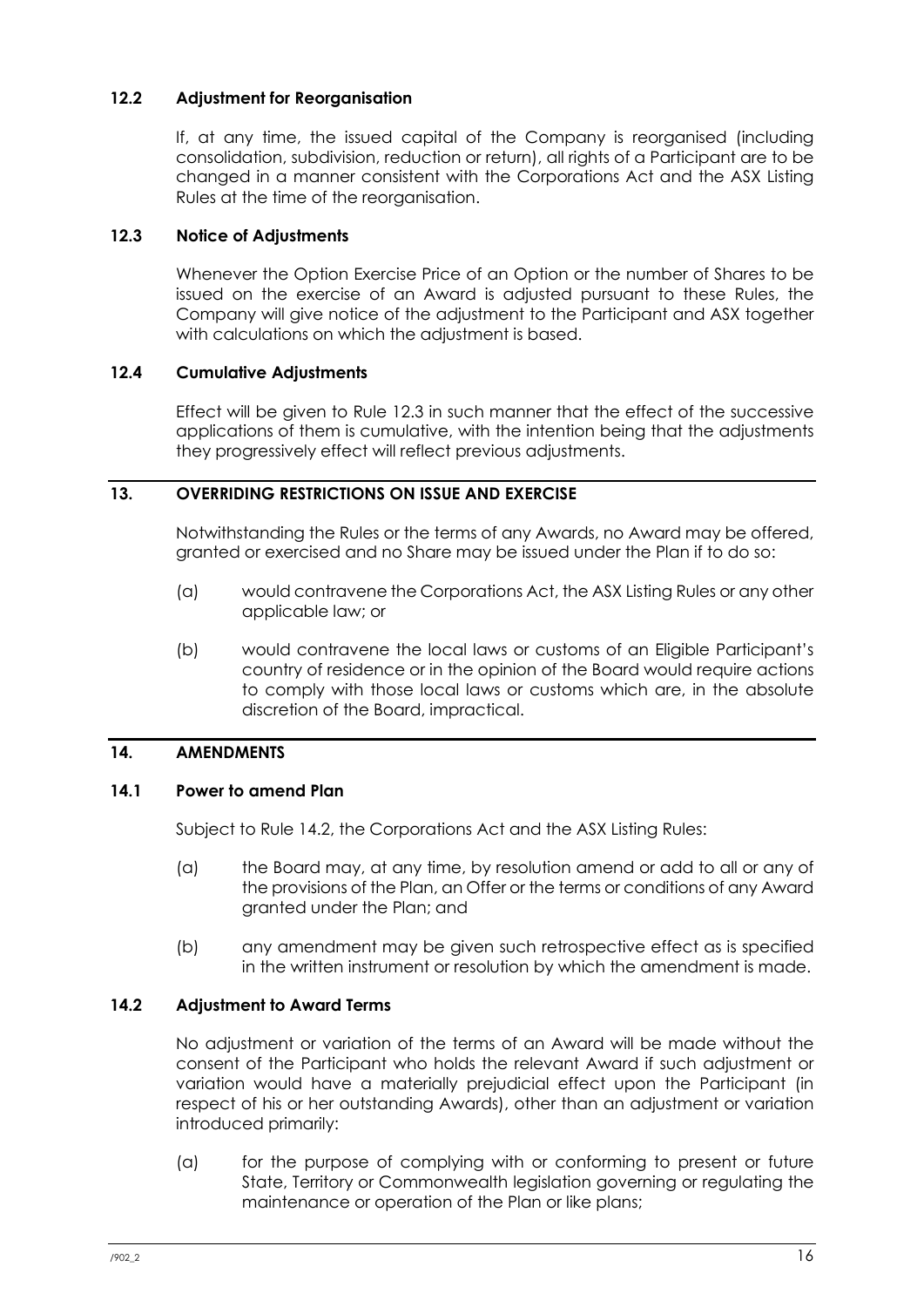- (b) to correct any manifest error or mistake;
- (c) to enable a member of the Group to comply with the Corporations Act, the ASX Listing Rules, applicable foreign law, or a requirement, policy or practice of the ASIC or other foreign or Australian regulatory body; or
- (d) to take into consideration possible adverse taxation implications in respect of the Plan, including changes to applicable taxation legislation or the interpretation of that legislation by a court of competent jurisdiction or any rulings from taxation authorities administering such legislation.

#### <span id="page-19-0"></span>**14.3 Notice of amendment**

As soon as reasonably practicable after making any amendment under Rule 14.1, the Board will give notice in writing of that amendment to any Participant affected by the amendment.

#### <span id="page-19-1"></span>**15. TRUST**

- (a) The Board may, at any time, establish a trust for the sole purpose of acquiring and holding Shares in respect of which a Participant may exercise, or has exercised, vested Awards, including for the purpose of enforcing the disposal restrictions and appoint a trustee to act as trustee of the trust.
- (b) For the avoidance of doubt, the trustee will hold the Shares as trustee for and on behalf of a Participant as beneficial owner upon the terms of the trust.
- (c) The Board may at any time amend all or any of the provisions of this Plan to effect the establishment of a trust and the appointment of a trustee as detailed in this Rule.

#### <span id="page-19-2"></span>**16. MISCELLANEOUS**

#### <span id="page-19-3"></span>**16.1 Rights and obligations of Participant**

- (a) The rights and obligations of an Eligible Participant under the terms of their office, employment or contract with a Group Company are not affected by their participating in the Plan. This Plan will not form part of, and is not incorporated into, any contract of any Eligible Participant (whether or not they are an employee of a Group Company).
- (b) No Participant will have any rights to compensation or damages in consequence of:
	- (i) the termination, for any reason, of the office, employment or other contract with a Group Company of the Participant (or, where the Participant is a Nominee of the Eligible Participant, that Eligible Participant) where those rights arise, or may arise, as a result of the Participant ceasing to have rights under the Plan as a result of such termination; or
	- (ii) the lapsing of Awards in accordance with this Plan.
- (c) Nothing in this Plan, participation in the Plan or the terms of any Award: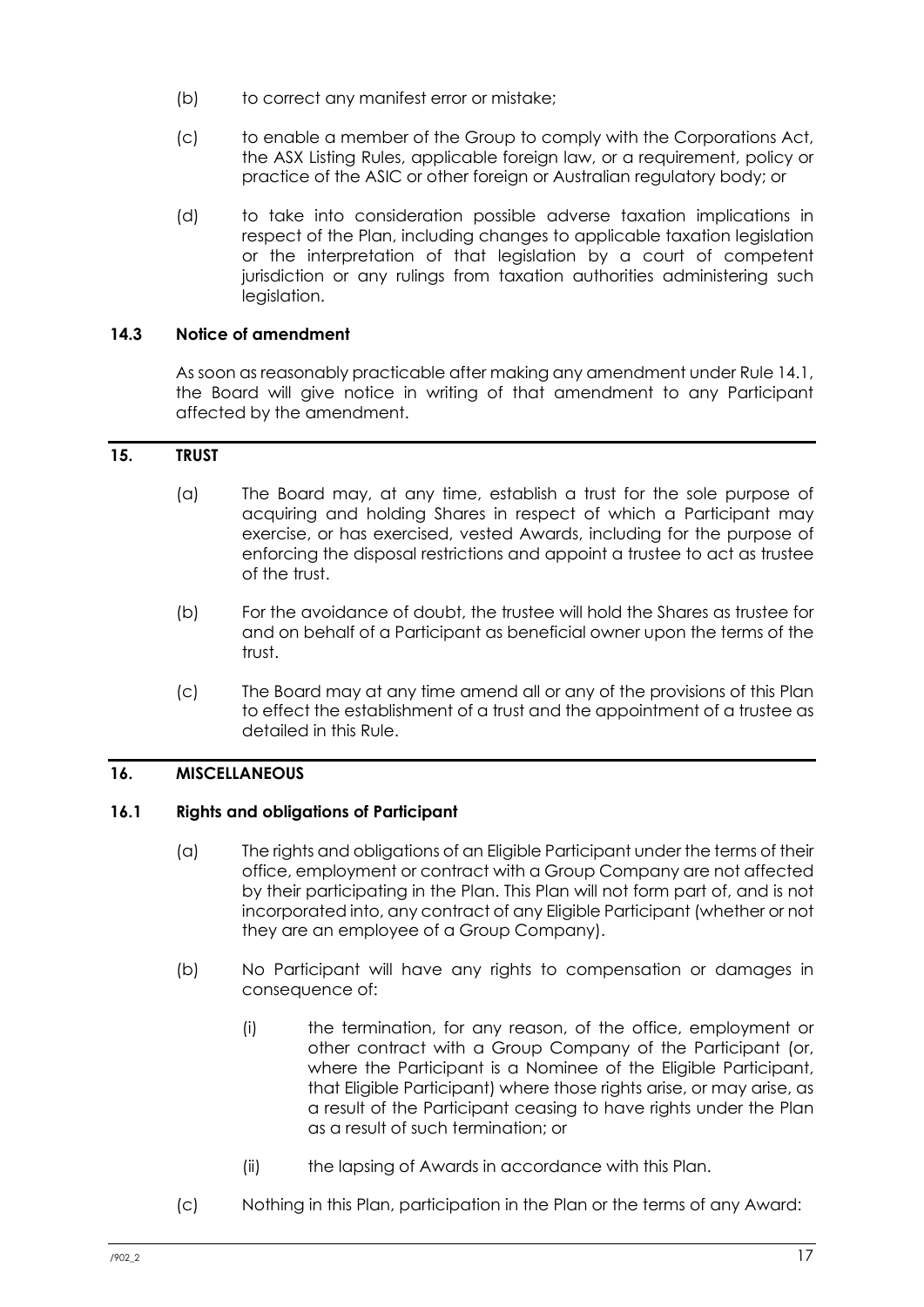- (i) affects the rights of any Group Company to terminate the employment, engagement or office of an Eligible Participant or a Participant (as the case may be);
- (ii) affects the rights and obligations of any Eligible Participant or Participant under the terms of their employment, engagement or office with any Group Company;
- (iii) confers any legal or equitable right on an Eligible Participant or a Participant whatsoever to take action against any Group Company in respect of their employment, engagement or office;
- (iv) confers on an Eligible Participant or a Participant any rights to compensation or damages in consequence of the termination of their employment, engagement or office by any Group Company for any reason whatsoever including ceasing to have rights under the Plan as a result of such termination; or
- (v) confers any responsibility or liability on any Group Company or its directors, officers, employees, representatives or agents in respect of any taxation liabilities of the Eligible Participant or Participant.
- (d) If a Vesting Condition attached to an Award requires a Participant to remain an employee of a Group Company, then the Participant will be treated as having ceased to be an employee of a Group Company at such time the Participant's employer ceases to be a Group Company.
- (e) A Participant who is granted an approved leave of absence and who exercises their right to return to work under any applicable award, enterprise agreement, other agreement, statute or regulation before the exercise of an Award under the Plan will be treated for those purposes as not having ceased to be such an employee.

## <span id="page-20-0"></span>**16.2 Power of the Board**

- (a) The Plan is administered by the Board which has power to:
	- (i) determine appropriate procedures for administration of the Plan consistent with this Plan; and
	- (ii) delegate to any one or more persons, for such period and on such conditions as it may determine, the exercise of any of its powers or discretions arising under the Plan.
- (b) Except as otherwise expressly provided in this Plan, the Board has absolute and unfettered discretion to act, or refrain from acting, under or in connection with the Plan or any Awards under the Plan and in the exercise of any power or discretion under the Plan.

## <span id="page-20-1"></span>**16.3 Dispute or disagreement**

In the event of any dispute or disagreement as to the interpretation of the Plan, or as to any question or right arising from or related to the Plan or to any Awards granted under it, the decision of the Board is final and binding.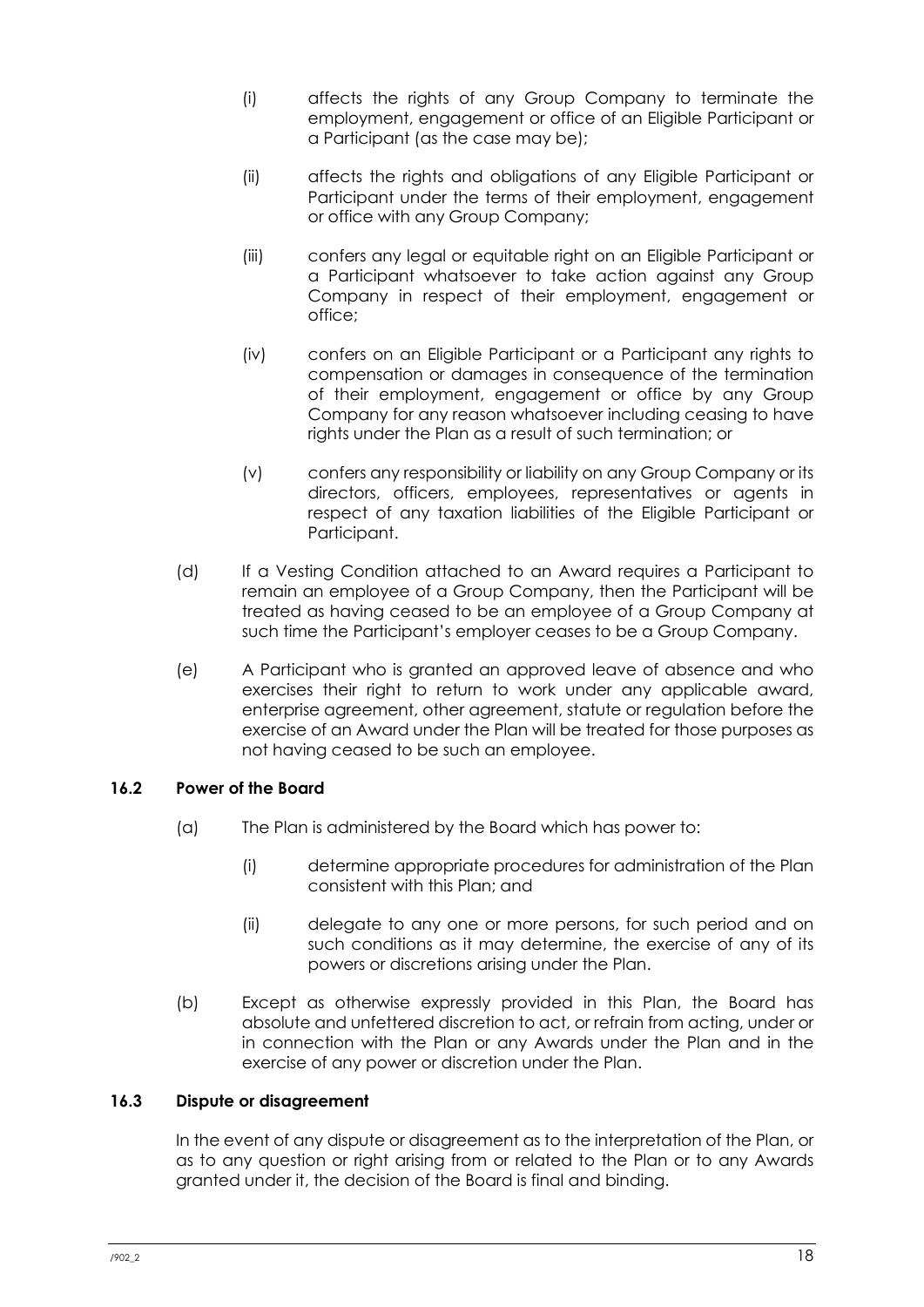#### <span id="page-21-0"></span>**16.4 ASIC relief**

- (a) Notwithstanding any other provisions of the Plan, every covenant or other provisions set out in an exemption or modification granted from time to time by ASIC in respect of the Plan pursuant to its power to exempt and modify the Corporations Act and required to be included in the Plan in order for that exemption or modification to have full effect, is deemed to be contained in the Plan.
- (b) To the extent that any covenant or other provision deemed by this Rule to be contained in the Plan is inconsistent with any other provision in the Plan, the deemed covenant or other provision shall prevail.

## <span id="page-21-1"></span>**16.5 Non-residents of Australia**

- (a) The Board may adopt additional rules of the Plan applicable in any jurisdiction outside Australia under which rights offered under the Plan may be subject to additional or modified terms, having regard to any securities, exchange control or taxation laws or regulations or similar factors which may apply to the Participant or to any Group Company in relation to the rights. Any additional rule must conform to the basic principles of the Plan.
- (b) When an Award is granted under the Plan to a person who is not a resident of Australia the provisions of the Plan apply subject to such alterations or additions as the Board determines having regard to any securities, exchange control or taxation laws or regulation or similar factors which may apply to the Participant or to any Group Company in relation to the Awards.

#### <span id="page-21-2"></span>**16.6 Communication**

- (a) Any notice or other communication under or in connection with the Plan may be given by personal delivery or by sending the same by post or facsimile:
	- (i) in the case of a company, to its registered office;
	- (ii) in the case of an individual, to the individual's last notified address; or
	- (iii) where a Participant is a Director or employee of a Group Company, either to the Participant's last known address or to the address of the place of business at which the Participant performs the whole or substantially the whole of the duties of the Participant's office of employment.
- <span id="page-21-3"></span>(b) Where a notice or other communication is given by post, it is deemed to have been received 48 hours after it was put into the post properly addressed and stamped. Where a notice or other communication is given by facsimile, it is deemed to have been received on completion of transmission. Where a notice is given by electronic transmission, the notice is taken to have been received at the time the electronic transmission is sent unless the sender receives a message that the electronic message has not been delivered.
- (c) Despite clause [16.6\(b\)](#page-21-3) if any communication is received or taken to be received under claus[e16.6\(b\)](#page-21-3) after 5.00pm in the place of receipt or on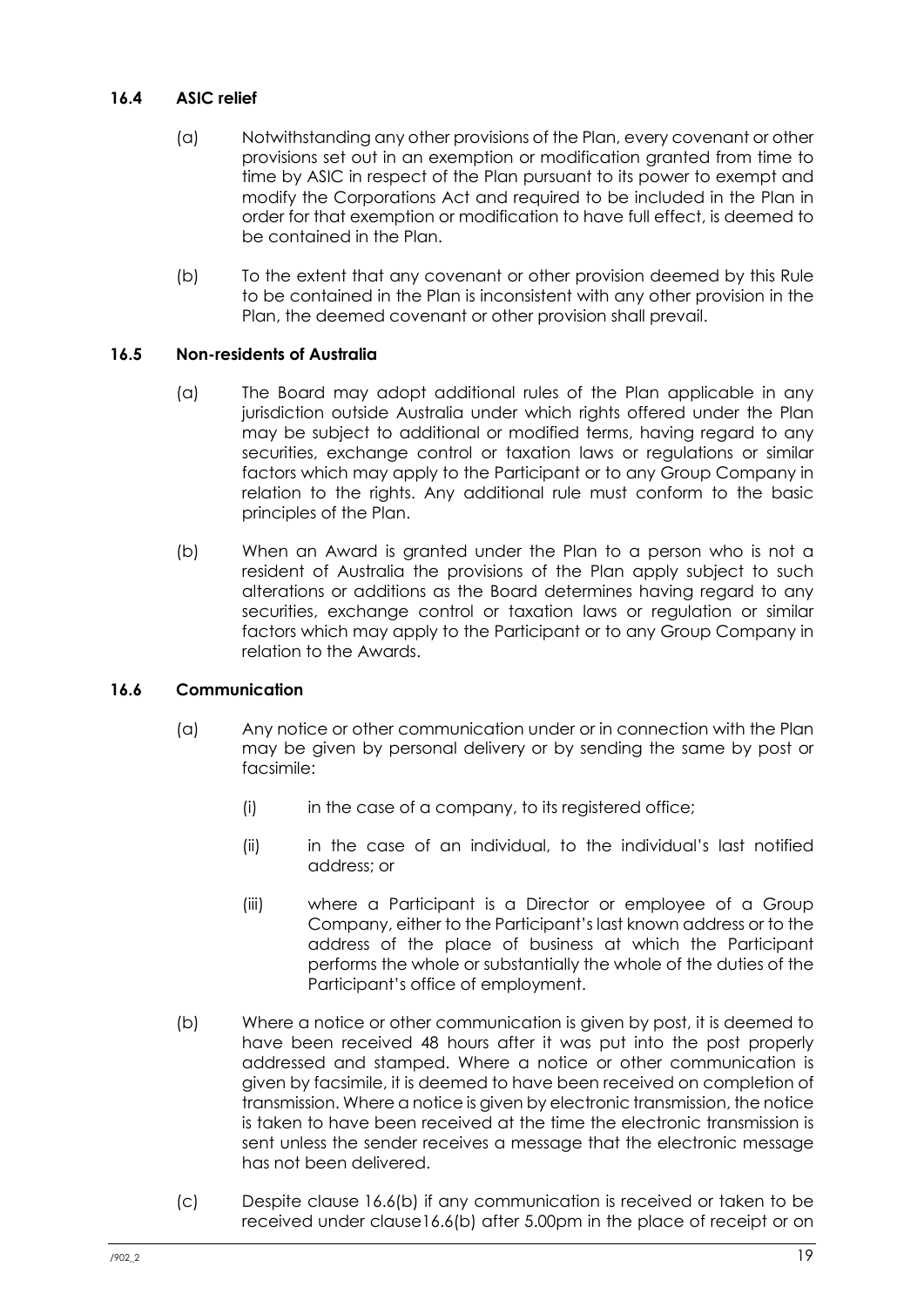a non-Business Day, it is taken to be received at 9.00am on the next Business Day and take effect from that time unless a later time is specified.

#### <span id="page-22-0"></span>**16.7 Attorney**

Each Participant:

- (a) irrevocably appoints the Company and any person nominated from time to time by the Company (each an attorney), severally, as the Participant's attorney to complete and execute any documents, including applications for Shares and Share transfers, and to do all acts or things on behalf of and in the name of the Participant which may be convenient or necessary for the purpose of enforcing a Participant's obligations, or exercising the Company's rights, under this Plan or any Offer;
- (b) covenants that the Participant will ratify and confirm any act or thing done pursuant to this power;
- (c) except in respect of any liability caused by the Company's reckless or wilful misconduct, releases each Group Company and the attorney from any liability whatsoever arising from the exercise of the powers conferred by this Rule; and
- (d) except in respect of any losses caused by the Company's reckless or wilful misconduct, indemnifies and holds harmless each Group Company and the attorney in respect thereof.

#### <span id="page-22-1"></span>**16.8 Costs and Expenses**

The Company will pay all expenses, costs and charges in relation to the establishment, implementation and administration of the Plan, including all costs incurred in or associated with the issue or purchase of Shares for the purposes of the Plan.

#### <span id="page-22-2"></span>**16.9 Adverse Tax**

Where a Participant may suffer an adverse taxation consequence as a direct result of participating in the Plan that was not apparent to the Participant or the Company at the time the Participant was issued Awards under the Plan, the Board may, in its absolute discretion, agree to compensate the Participant in whole or in part.

#### <span id="page-22-3"></span>**16.10 Data protection**

By lodging an Acceptance Form, each Participant consents to the holding and processing of personal data provided by the Participant to any Group Company for all purposes relating to the operation of the Plan. These include, but are not limited to:

- (a) administering and maintaining Participants' records;
- (b) providing information to trustees of any employee benefit trust, registrars, brokers or third party administrators of the Plan;
- (c) providing information to future purchasers of the Company or the business in which the Participant works; and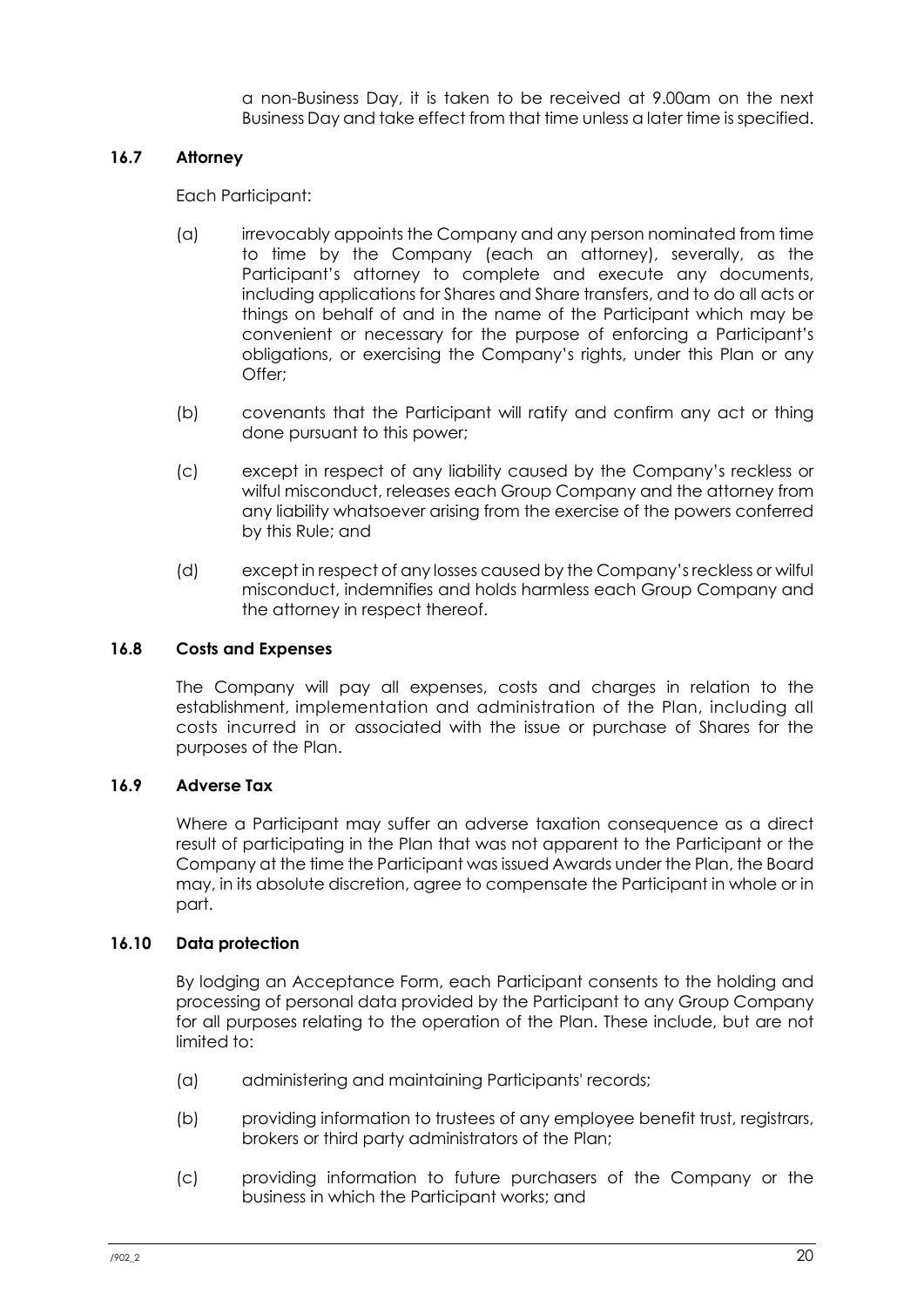(d) transferring information about the Participant to a country or territory outside Australia.

#### <span id="page-23-0"></span>**16.11 Error in Allocation**

If any Awards are provided under this Plan in error or by mistake to a person (**Mistaken Recipient**) who is not the intended recipient, the Mistaken Recipient shall have no right or interest, and shall be taken never to have had any right or interest, in those Awards and those Awards will immediately lapse.

#### <span id="page-23-1"></span>**16.12 No fiduciary capacity**

The Board may exercise any power or discretion conferred on it by this Plan in the interest or for the benefit of the Company, and in so doing the Board is not required to act in the interests of another person or as requested by another person and will not be under any fiduciary obligation to another person.

#### <span id="page-23-2"></span>**16.13 ASX Listing Rules**

While the Company remains admitted to the ASX, the provisions of the ASX Listing Rules of the ASX will apply to the Plan, and to the extent that the Plan and the ASX Listing Rules are inconsistent, the provisions of the ASX Listing Rules will prevail.

#### <span id="page-23-3"></span>**16.14 Enforcement**

This Plan, any determination of the Board made pursuant to this Plan, and the terms of any Awards granted under the Plan, will be deemed to form a contract between the Company and the Participant.

#### <span id="page-23-4"></span>**16.15 Laws governing Plan**

- (a) This Plan, and any Awards issued under it, are governed by the laws of Western Australia and the Commonwealth of Australia.
- (b) The Company and the Participants submit to the non-exclusive jurisdiction of the courts of Western Australia.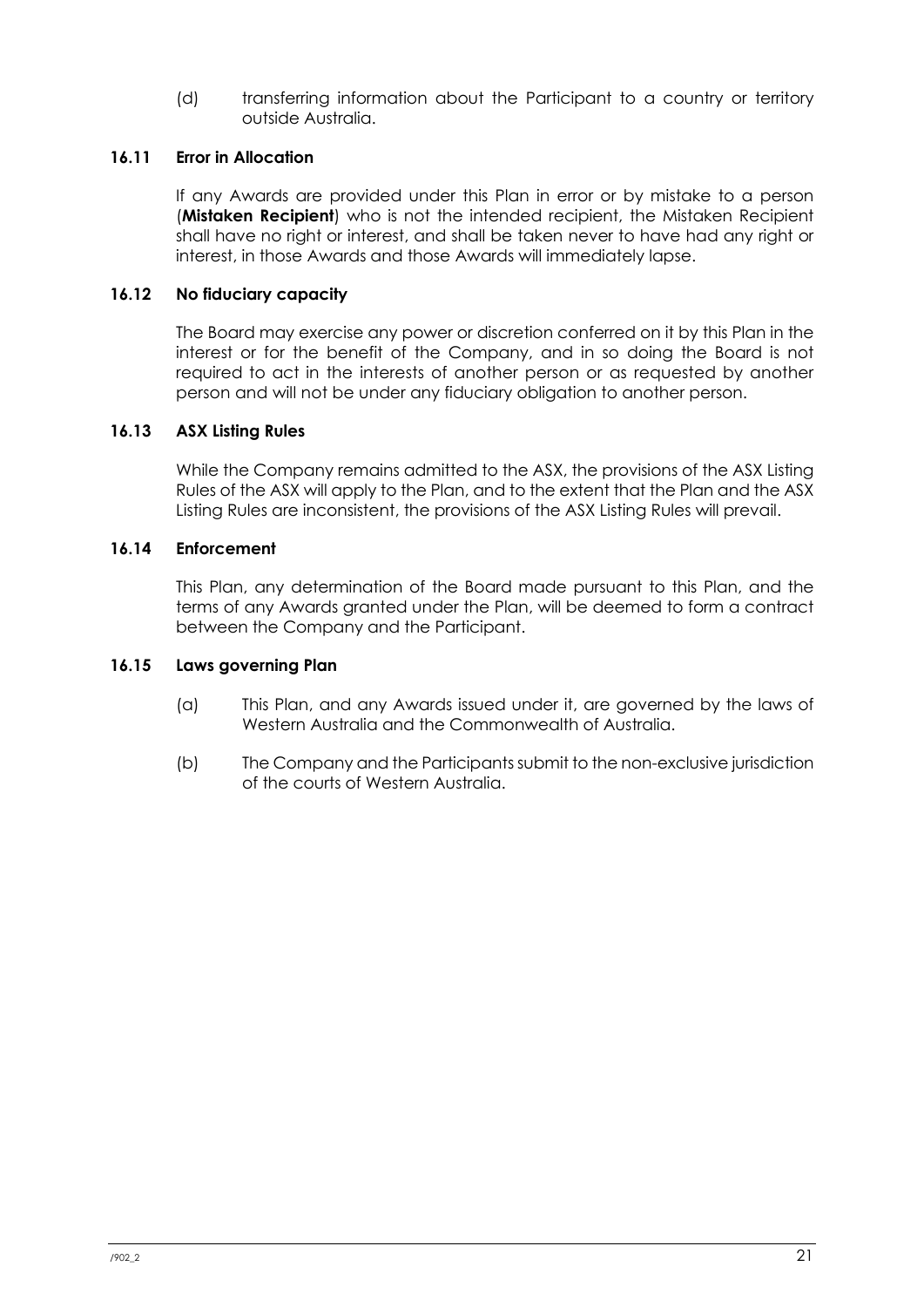# <span id="page-24-0"></span>**SCHEDULE 1 – PERFORMANCE RIGHTS AND OPTIONS PLAN – OFFER DOCUMENT**

#### [insert date]

[Name and address of Eligible Participant]

Dear [insert]

#### **LARVOTTO RESOURCES LIMITED – PERFORMANCE RIGHTS AND OPTIONS PLAN**

The board of directors of Larvotto Resources Limited (ACN 645 596 238) (**Company**) is pleased to make an offer to you of Awards under its Performance Rights and Options Plan (**Plan**) on the terms of this offer letter (**Offer**). Terms used in this Offer have the same meaning as used in the Plan.

The Company is pleased to advise you of the following:

- (a) this Offer is subject to the terms and conditions of the Plan, a copy of which is attached to this Offer;
- (b) subject to the following, the Company is willing to offer you the following Awards under the Plan, with the following [Option Exercise Price and] Expiry Date, and subject to the following Vesting Conditions:

[insert details of Awards, [Option Exercise Price], Expiry Date and Vesting Conditions]

- (c) the grant of the Awards is subject to the terms of the Plan, including the Company obtaining any necessary Shareholder approvals and you remaining an Eligible Participant at the time the Awards are to be granted and (subject to a number of exceptions), exercised and converted into Shares;
- (d) the Awards under the Plan will be granted to you for  $[nil]$  cash consideration;
- (e) the Shares issued on exercise of the Awards [will be subject to the following Restriction Periods/will not be subject to any Restriction Periods]:
	- (i) [insert];
	- (ii) [insert];
- (f) this Offer remains open for acceptance by you until 5pm WST on  $[insert date]$ (**Closing Date**) at which time the Offer will close and lapse;
- (g) you may apply for the Awards by filling out Acceptance Form below and returning to the Company Secretary before the Closing Date;
- (h) you may apply for the Awards to be registered in your name, or in a Nominee's name. Examples of acceptable Nominees are set out in the Plan. Please discuss this with the Company Secretary if you have any queries;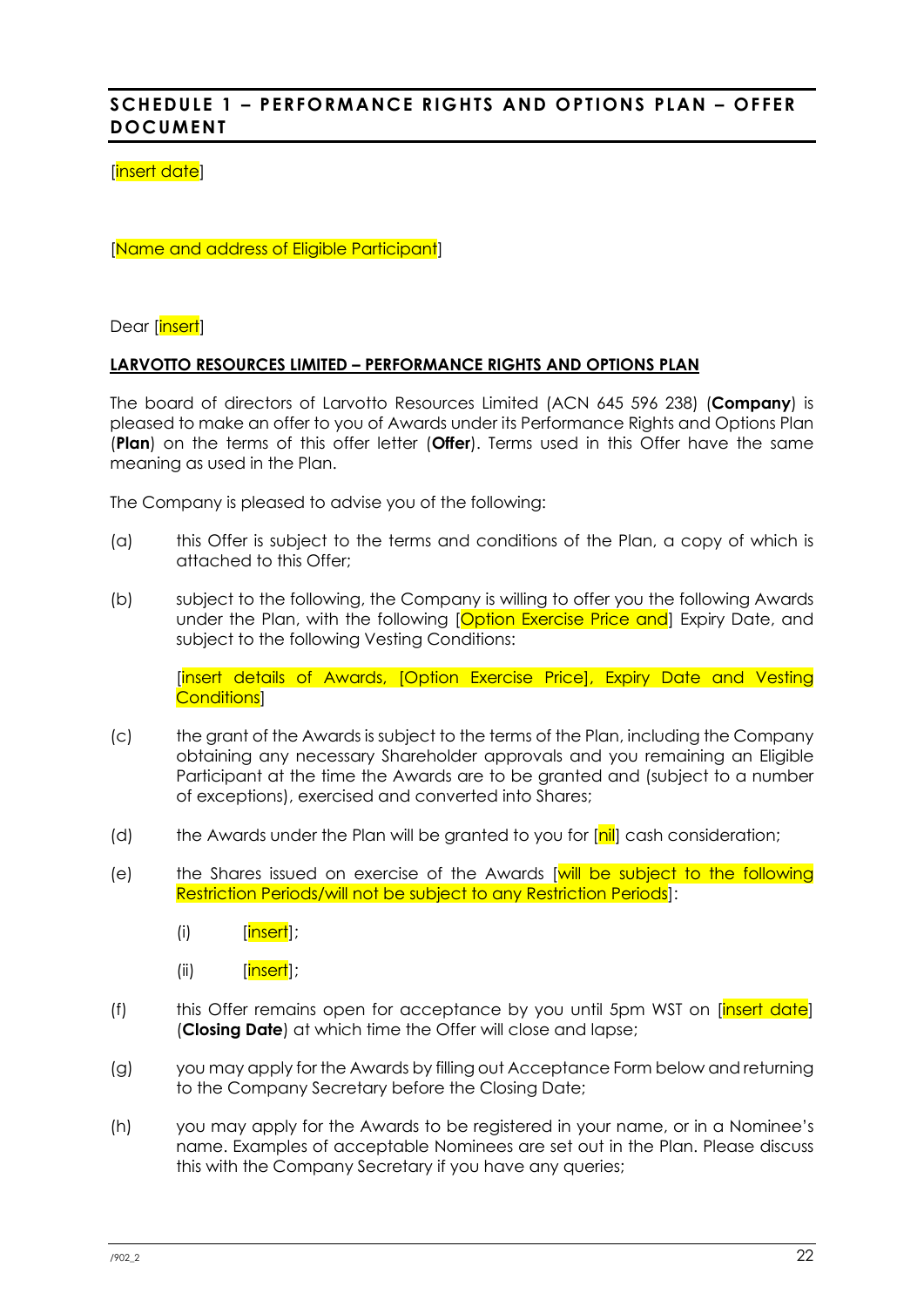- (i) unless the Plan provides otherwise, the Shares to which you are entitled on exercise of the Awards will be issued to you as soon as practicable after the exercise date;
- (j) Awards are only transferrable in special circumstances as set out in the Plan;
- (k) the Company will apply for the Shares to be quoted on the ASX in accordance with the ASX Listing Rules within 10 Business Days of the later of the date the Shares are issued and the date any Restriction Period that applies to the Shares ends. The Shares may be subject to restrictions on disposal in accordance with the Plan in which case the Company will impose a Holding Lock with the Company's share registry and the Shares will not be able to be traded until the Holding Lock is lifted by the Company;
- (l) the Company will issue, where required to enable Shares issued on exercise of Awards to be freely tradeable on the ASX (subject to any Restriction Period), a cleansing statement under Section 708A(5) of the Corporations Act at the time Shares are issued. Where a cleansing statement is required, but cannot be issued, the Company will have a prospectus available in relation to the Shares which complies with the requirements of the Corporations Act;
- (m) the Company undertakes that, during the period commencing on the date of this Offer and expiring on the Closing Date, it will, within a reasonable period of you so requesting, make available to you the current market price of the underlying Shares to which the Awards relate;
- (n) the current market price of the underlying Shares to which the Awards relate can be found on the Company's ASX website at [insert];
- (o) you must not sell, transfer or dispose of any Shares issued to you the exercise of Awards where to do so would contravene the insider trading or on-sale provisions of the Corporations Act; and
- (p) Subdivision 83A-C of the *Income Tax Assessment Act 1997¸* which enables tax deferral on Options, [will/will not] apply (subject to the conditions in that Act) to Awards granted to you under this Offer.

You should be aware that the business, assets and operations of the Company are subject to certain risk factors that have the potential to influence the operating and financial performance of the Company in the future. These risks can impact on the value of an investment in the securities of the Company, including Options offered under the Plan, and Shares issued on exercise of the Awards.

Any advice given by the Company in relation to the Awards, or underlying Shares offered under the Plan, does not take into account your objectives, financial situation and needs (including financial or taxation issues).

This Offer and all other documents provided to you at the time of this Offer contain general advice only and you should consider obtaining your own financial product advice from an independent person who is licensed by the Australian Securities and Investments Commission to give such advice. You are advised to seek independent professional advice regarding the Australian tax consequences of the grant of Awards and the acquiring and disposing of any Shares that are issued on exercise of Awards under the Plan according to your own particular circumstances.

Please confirm your (or your Nominee's) acceptance of the Offer set out in this letter by completing the Acceptance Form below and returning it to the Company **by no later than [insert]**.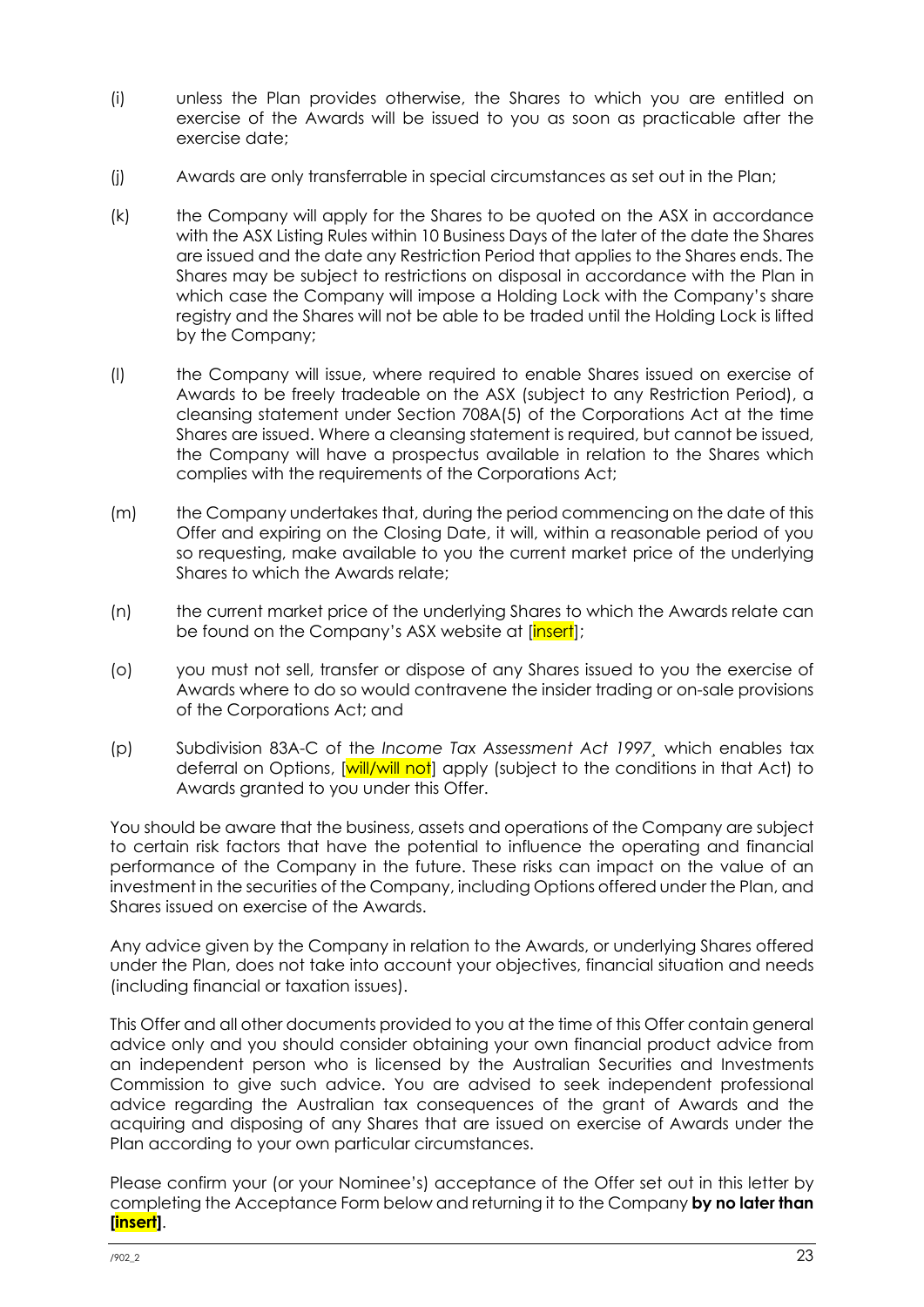Yours faithfully

#### **[insert name] Director Larvotto Resources Limited**

Encl.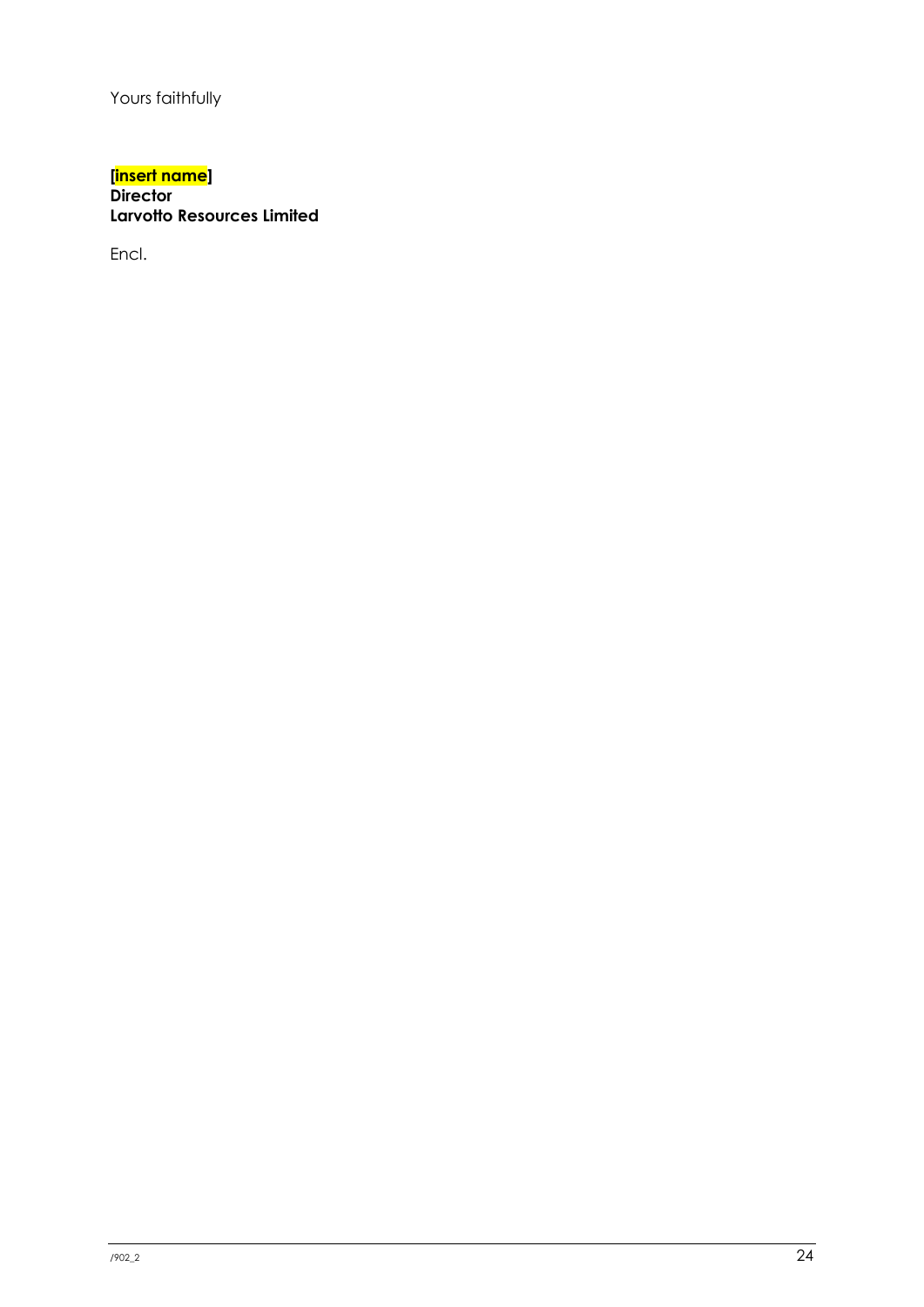# <span id="page-27-0"></span>**SCHEDULE 2 – PERFORMANCE RIGHTS AND OPTIONS PLAN - ACCEPTANCE FORM**

Larvotto Resources Limited (ACN 645 596 238) (**Company**) has invited you (or your Nominee), by an offer dated [insert] (**Offer**), to apply for the grant under its Performance Rights and Option Plan (**Plan**) of certain Awards.

The entity below applies for the Awards under the terms of the Offer, this Acceptance Form and the Plan.

| Full Name: |                                |        |  |
|------------|--------------------------------|--------|--|
| <b>ACN</b> | [ <mark>if applicable</mark> ] |        |  |
| Address:   |                                |        |  |
| Ph:        |                                | Email: |  |

Tax file number(s) or exemption:

CHESS HIN (where applicable):

In applying for the grant of Awards under the Offer, the person below acknowledges and agrees:

- (a) that, in accordance with Rule [5.2](#page-10-6) of the Plan, the Board may, in its absolute discretion, reject this Acceptance Form and not grant the Awards;
- (b) to be entered on the register of Awards holders of the Company as the holder of the Awards applied for, and any Shares issued on the exercise of the Awards;
- (c) to be bound by the terms of the Constitution of the Company;
- (d) to be bound by the terms and conditions of the Plan;
- (e) to be bound by the terms and conditions of the Offer;
- (f) a copy of the full terms of the Plan has been provided to it;
- (g) that, by completing this Acceptance Form, it agrees to appoint the Company Secretary as its attorney to complete and execute any documents and do all acts on its behalf which may be convenient or necessary for the purpose of giving effect to the provisions of the Plan and Offer (as applicable);
- (h) that any tax liability arising from the Company accepting its application for Awards under the Plan or the issue of Shares on exercise of the [Awards is its responsibility and not that of the Company; and
- (i) to the extent required by the terms of the Plan and the ASX Listing Rules, to enter into any necessary restriction agreement in relation to any Shares provided on the exercise of the Awards and to the placing of a Holding Lock on those Shares.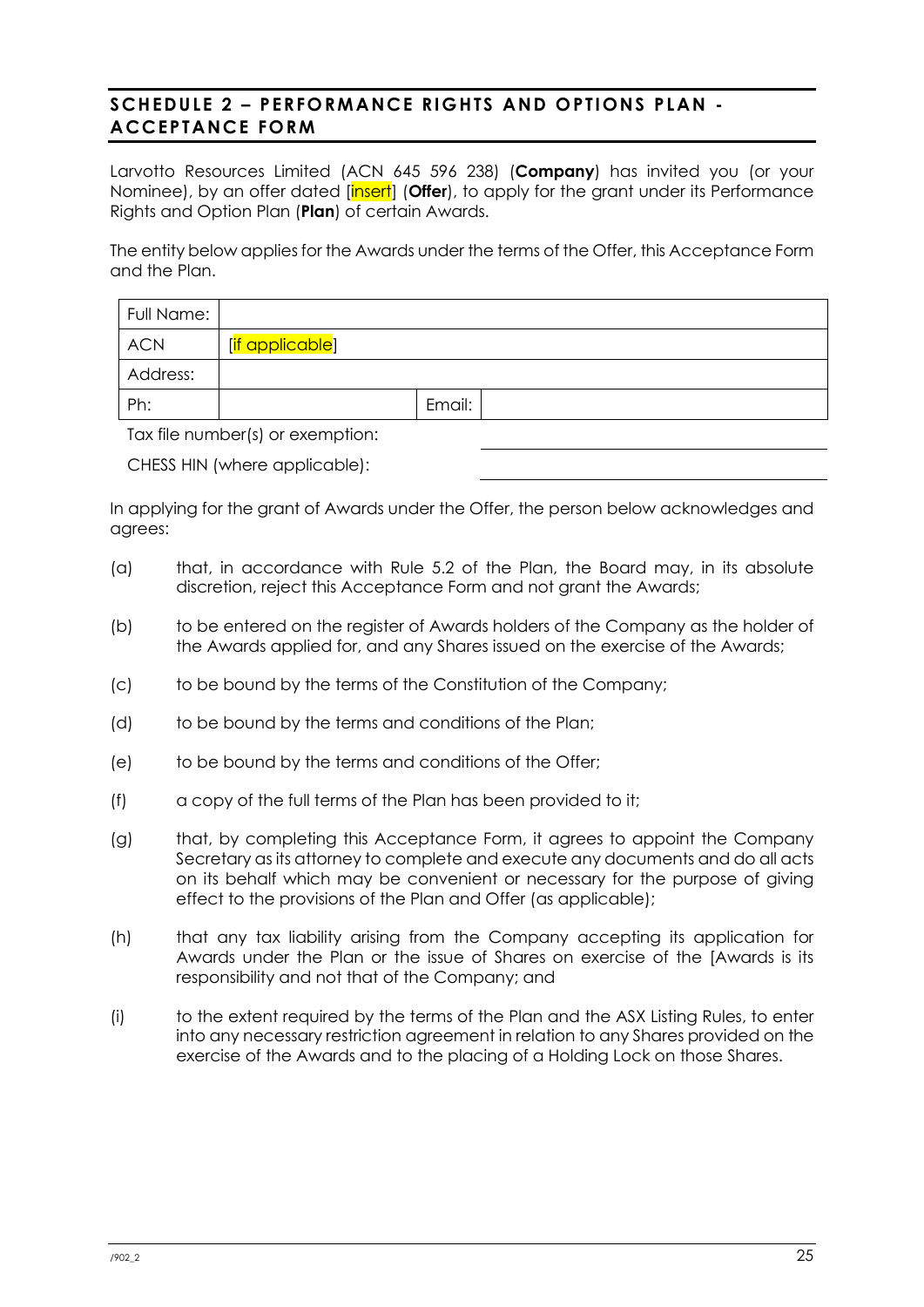*Where an individual*

| <b>SIGNED by [INSERT NAME OF</b>      |
|---------------------------------------|
| <b>INDIVIDUAL</b> in the presence of: |

Signature of witness Signature Signature

) )

) ) ) )

Name of witness

*Where an Australian company*

**EXECUTED** by **[INSERT COMPANY NAME] ACN [INSERT ACN]** in accordance with section 127 of the *Corporations Act 2001* (Cth):

Signature of director and signature of director/company

secretary\*

Name of director Name of director/company secretary\*

\*please delete as applicable